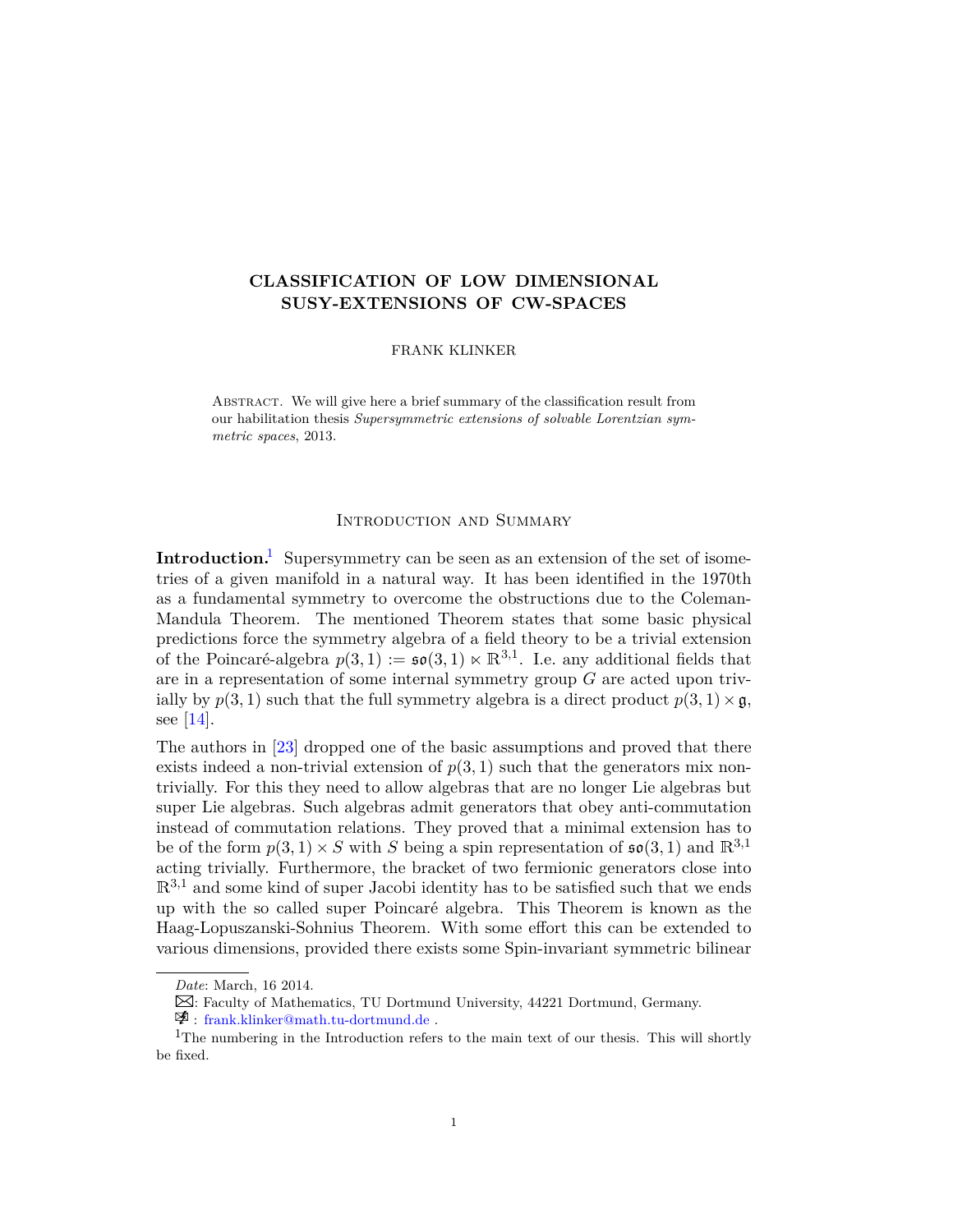map on *S* that closes into the vectors. Such bilinears are fully classified, see  $[1, 24]$  $[1, 24]$ or [\[12\]](#page-16-3).

Coming from this flat situation its the next step to look for superalgebras that generalize the super Poincaré algebra for curved manifolds. There are two different points of view. On the one hand, we can look for such super algebra as a subalgebra of the vector fields of certain super manifolds; see for example [\[2,](#page-15-1) [27,](#page-16-4) [29\]](#page-16-5) for a representation on graded manifolds and their deformed variants, or the nice books [\[4,](#page-15-2) [22\]](#page-16-6) for a general discussion of supersymmetry in superspace formulation, and [\[15\]](#page-16-7) for the particular dimension eleven. On the other hand, we can stay more close to the flat situation and directly ask if an extension of the isometries to a super Lie algebra exists. Here we will follow the second approach.

The class of manifolds that we concentrate on in our text are solvable Lorentzian symmetric spaces. They have been introduced in [\[10\]](#page-15-3) and thus a frequently used name for such spaces is Cahen-Wallach spaces. Other names that are also common in physics literature are KG-spaces or *pp*-waves, although they only form a special class among them. For the description and classification of solvable symmetric spaces of signature greater than one, see  $[10, 37]$  $[10, 37]$  or the nice cohomological description in [\[25\]](#page-16-8). Although the construction of Cahen-Wallach spaces at first glance seems to be not very involved, their applications are rich. From a differential geometrical point of view they play a role in the classification of holonomy groups of Lorentzian manifolds, see [\[8,](#page-15-4) [34\]](#page-17-1).

In view of our text, both terms – supersymmetry and solvable Lorentzian symmetric space – are considered together. In general, manifolds that allow supersymmetry are used as basic candidates for supergravity backgrounds and therefore are the natural objects in high energy physics. Among these, homogeneous spaces – and in particular the special kind of manifolds considered here – often appear in this context, because they have a large space of isometries and admit many supersymmetry generators, see for example [\[13,](#page-16-9) [19,](#page-16-10) [17,](#page-16-11) [20,](#page-16-12) [21,](#page-16-13) [36\]](#page-17-2). A supersymmetry generator of a supergravity background  $M$  is basically a section  $\xi$  in a bundle  $S$ over *M* that satisfies a first order differential equation  $D\xi = \nabla \xi + \Omega \xi = 0$  with Ω being a one-form with values in the endomorphism of *S*. In this context *S* is the spinor bundle or some twisted version of it and *D* is a connection on this bundle. The spinors with  $D\xi = 0$  are usually called Killing spinors, although the term classically describes a more special situation with  $\Omega(X)\xi \sim X\xi$ , see [\[5,](#page-15-5) [6\]](#page-15-6), for example.

There is some further structure that is necessary for supergravity. Firstly, the Killing spinors have to be compatible with the isometries represented by the Killing vector fields and, secondly, two Killing spinors must be able to be combined to a Killing vector field. Last but not least, Killing vector fields and Killing spinors have to form a super Lie algebra. The approach in the cited literature to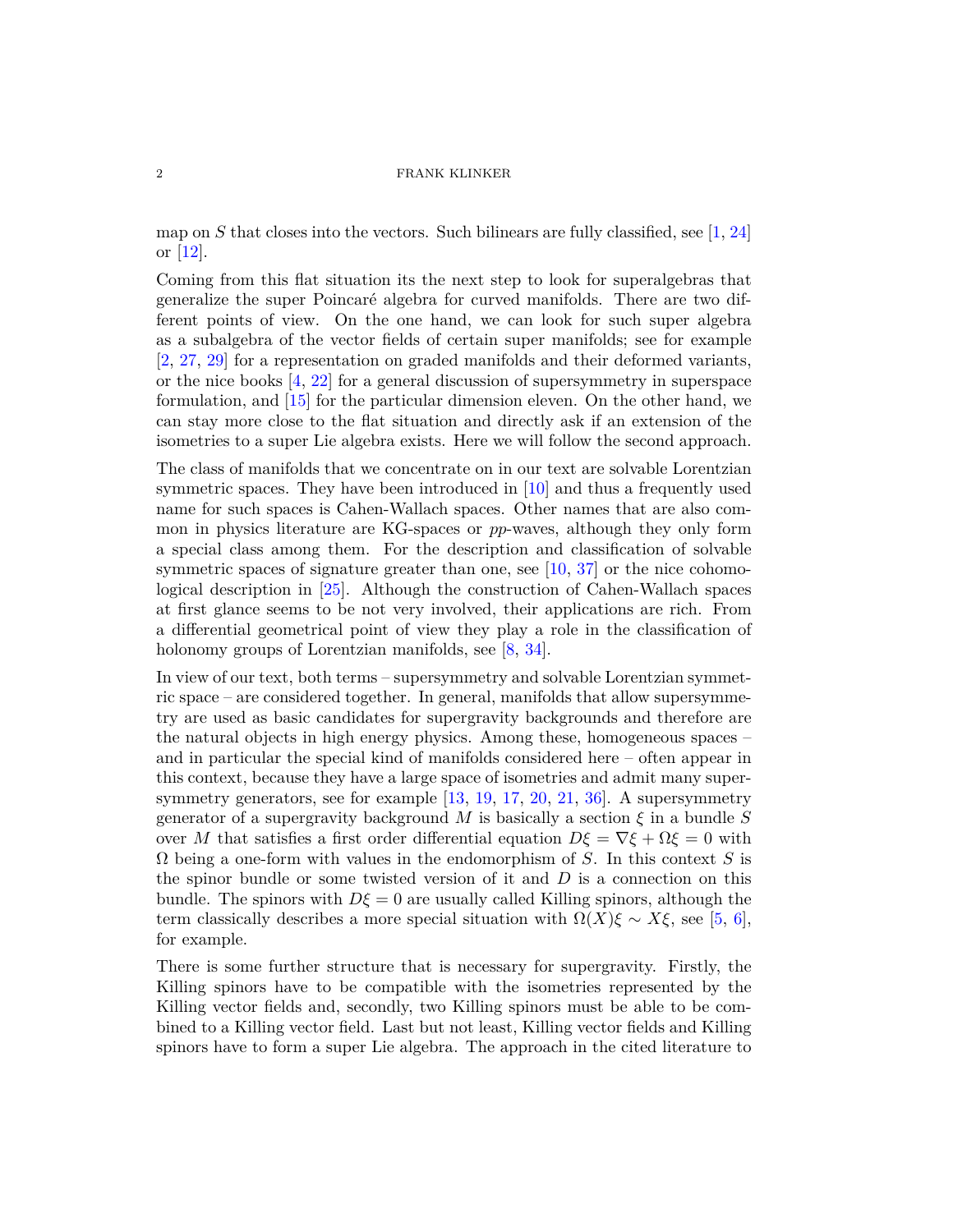get manifolds that allow supersymmetry usually is local and the fields that enter into the discussion are limited by construction. On the one hand, we use the homogeneous structure of the manifold to overcome the local description and use a more algebraic one. Nevertheless, using a particular frame, for example coming from the Maurer-Cartan form, would provide us with the possibility to "localize" our results, see [\[10\]](#page-15-3) for this special situation and [\[3\]](#page-15-7) for a more general discussion. On the other hand, we forget about supergravity that might limit the form of the fields and the dimension of interest. We start with the following question: What connections on a solvable Lorentzian symmetric space allow supersymmetry? First attempts toward this question have been made in [\[39\]](#page-17-3), though with a very restrictive constraint on the closing of the algebra. Nevertheless, the author's description of representation of the Heisenberg algebra on spinor modules turn out to be useful for the first part of our text, in particular Section 3.

The answer of the question is addressed in several steps that also reflect the organization of our text. We begin by considering a quadratic relation on pairs of elements of the complex Clifford algebra of a real vector space. We give several solutions of this relation and discuss them in detail, see Propositions 1.5 and 1.8 with Table 1 and Propositions 1.21 and 1.23. In fact, the examples we present are complete in a sense that will become clear later in the text. After shortly recalling the notion of solvable Lorentzian symmetric spaces and its construction in Section 2 we turn to the first important ingredient of the construction of superalgebras, the so called Clifford maps and Clifford representations, in Section 3. We first give a general definition and discuss the relation of our notion to special connections on homogeneous spaces. Although Clifford maps have a very geometric meaning we prefer our notion due to the algebraic nature of our approach. Next we turn to the manifolds of interest and classify their irreducible Clifford maps and Clifford representations. The result is collected in Theorems 3.9 and 3.10. In particular, in the most general applicable situation of Theorem 3.9 the maps depend on pairs that are related to the ones discussed in the first section.

In Section 4 we turn to the main part of our text, i.e. to the systematic description and classification of solvable Lorentzian symmetric spaces that allow supersymmetry. We start with Definition 4.1 which is formulated for general homogeneous spaces. One major ingredient is a bilinear map on a spinor bundle that takes its values in a Lie algebra that is closely related to the ones that come from the underlying homogeneous structure. The bilinear map fulfills a compatibility condition that turns the Lie algebra into a super algebra or a super Lie algebra, see Definition  $4.1(iv)$  and (v). Moreover, we specify one part of this bilinear map, see Definition 4.4. In Section 4.2 we again turn to our special class of manifolds and describe in detail the conditions on the bilinear map such that a super extension of a solvable Lorentzian symmetric space exists. We do this for the irreducible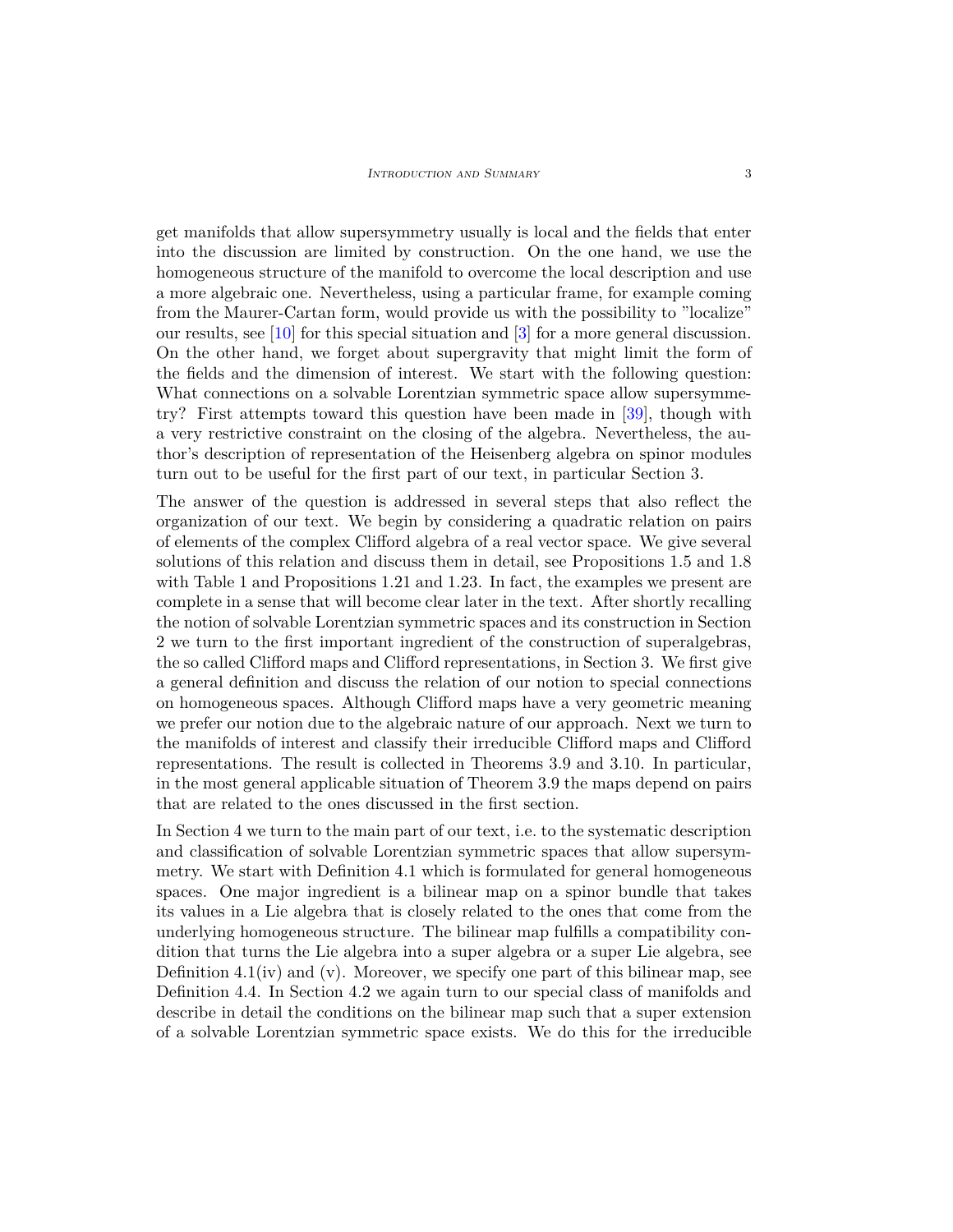situations according to Theorems 3.9 and 3.10 in Section 4.2.1 and 4.2.2, separately. The results are collected in Theorems 4.14 and 4.24, respectively. The subsequent Section 5 addresses the question whether such a super extension is a SUSY extension. We give the general results in Theorems 5.4 and 5.6. We use the results to classify all irreducible SUSY extensions of solvable Lorentzian symmetric spaces in Sections 5.2 and 5.3. The results are collected in Tables [2](#page-11-0) and [3.](#page-12-0)

The odd part of the super extension is allowed to be reducible in Section 6. This has been denoted by *N*-SUSY extension in Definition 4.1. After a general discussion we consider a particular situation that allows to carry over the tools we developed before. In particular, we are in the position to fill gaps in the low dimensional classification of the preceding section, see Table [4.](#page-13-0) Although we started the reducible case to fill the gaps in low dimensions, our construction may yield further SUSY extensions in any case. In Table [5](#page-14-0) we give a list of 2-SUSY extension. It particular, Tables [2,](#page-11-0) [4,](#page-13-0) and [5](#page-14-0) together give a complete list of natural, flat *N*-extensions up to dimension eleven for  $N \leq 2$ . An additional feature that is present in these low dimensions is a restriction on the eigenvalue structure of the symmetric map *B* that enters into the construction of the solvable Lorentzian symmetric space, see Theorem 6.14. Due to the structure of the extensions there is a close relation to the irreducible situation that is described in Section 6.3. This leads to a way to obtain *N*-SUSY extensions from irreducible super extensions by a procedure we call truncation. In this context we also discuss the case where the super extension is itself a SUSY extension, such that the two algebras may be considered as reduction or oxidation of each other.

**Summary.** In this text we systematically discuss supersymmetry on solvable Lorentzian symmetric spaces. We provide conditions for spinor connections to allow supersymmetry by explicitly describing the bracket structure. We develop in detail the necessary notions and tools for flat connections. With that we show that in any dimension up to eleven non-trivial, at most canonically restricted, irreducible supersymmetry exists and we extend the list of examples that can be found in the literature to a full classification. We also extend this classification by a complete list of  $N = 2$ -extended natural supersymmetries.

By presenting further examples – for  $N > 2$ , non-natural, non canonically restricted, or non-flat – we show how our tools can be applied to the general situation. In particular, we show that in any dimension that allows an irreducible super extension a non-trivial <sup>3</sup>*/*4-restricted supersymmetry is possible.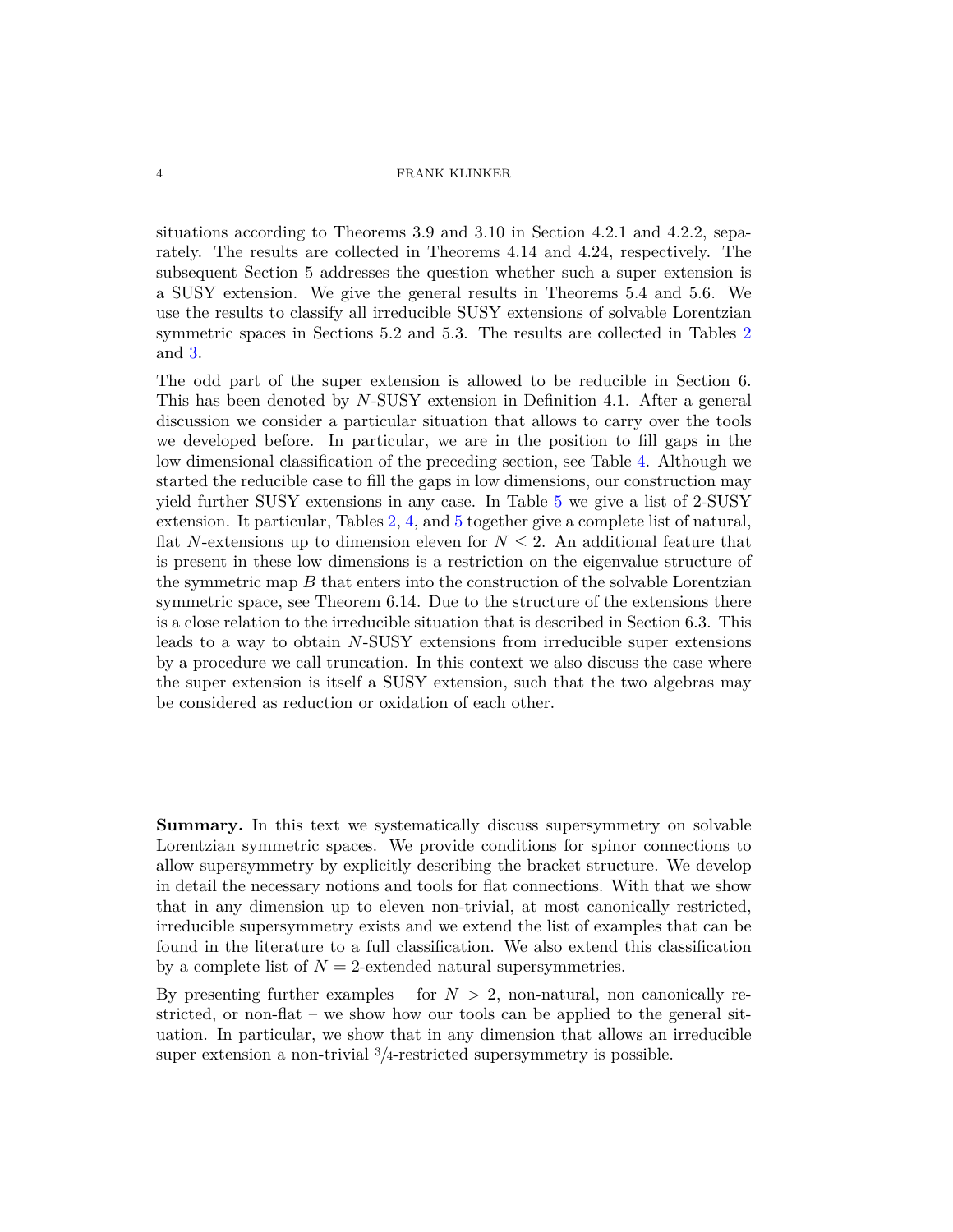BRIEF SUMMARY OF THE CLASSIFICATION

**Definition 1.** Let  $(V, g)$  be a Euclidean vector space and  $C\ell(V)$  as above. For  $a, b \in \mathrm{C}\ell(V)$  consider the map  $q_{a,b}: \mathrm{C}\ell(V) \to \mathrm{C}\ell(V)$  that is defined by

$$
q_{a,b}(x) := a^2x + xb^2 - 2axb.
$$
 (1)

A *quadratic Clifford pair* is a pair  $(a, b) \in C\ell(V) \times C\ell(V)$  that obeys

- (i)  $q_{a,b}(V)$  ⊂ *V* and
- (ii)  $q_{a,b}$  restricted to *V* is *g*-symmetric, i.e.  $q_{a,b}|_V \in \text{End}(V)$ .

We call the quadratic Clifford pair *(non)-degenerate* if *qa,b* is a (non)-degenerate symmetric map and we call it *associated to*  $B \in \text{End}(V)$  if  $q_{a,b}|_V = B$ .

For  $a, b \in \mathcal{C}\ell(V)$  the map  $q_{a,b}$  is the square of the map  $s_{a,b}$  with  $s_{a,b}(x) := ax - xb$ .

**Proposition 2.** *Two monomials*  $c = \alpha \Gamma_I$ ,  $d = \beta \Gamma_J$  *yield a non-degenerate quadratic Clifford pair if and only if the index sets I and J coincide up to order or one of both is empty.* If I and J coincide up to order and  $\hat{I} > 0$ , the eigenvalues *of*  $q_{c,d}$  *are up to sign given by*  $(\alpha \pm \beta)^2$  *with multiplicities*  $\hat{I}$  *and* dim  $V - \hat{I}$ *.* 

**Proposition 3.** For a particular choice of parameters the approach  $c = (\alpha \Gamma_I + \alpha \Gamma_I)$ *β*Γ*<sup>J</sup>* )Γ*K, d* = (*γ*Γ*<sup>I</sup>* + *δ*Γ*<sup>J</sup>* )Γ*<sup>K</sup> with non-vanishing scalars α, β, γ, δ and I* ∩ *J* = *I* ∩  $K = J \cap K = ∅$  *yields non-monomial quadratic Clifford pairs. Moreover,*  $B \nsim \mathbb{I}$  *and non-degenerate if and only if the combination is from Table [1.](#page-4-0)* 

> <span id="page-4-0"></span>Table 1. Non-monomial, non-degenerate quadratic Clifford pairs with  $B \nsim \mathbb{1}$

| Pair                                                                      | Eigenvalues                                                                                                                                                                                                                                                         |
|---------------------------------------------------------------------------|---------------------------------------------------------------------------------------------------------------------------------------------------------------------------------------------------------------------------------------------------------------------|
| $((\alpha + \beta \Gamma^*)\Gamma_I, (\alpha + \beta \Gamma^*)\Gamma_I)$  | $\begin{cases} 4\sigma_I\alpha^2, & \hat{I} \text{ even} \\ 4\sigma_I\beta^2, & \dim V - \hat{I} \text{ even} \end{cases}$                                                                                                                                          |
| $((\alpha + \beta \Gamma^*)\Gamma_I, -(\alpha + \beta \Gamma^*)\Gamma_I)$ | $\begin{cases} 4\sigma_I\beta^2, & \hat{I} \text{ even} \\ 4\sigma_I\alpha^2, & \dim V - \hat{I} \text{ even} \end{cases}$                                                                                                                                          |
| $(\alpha(\cos(\phi) + \sin(\phi)\Gamma^*))\Gamma_I$ ,                     | $\beta(\phi) + \sin(\phi)\Gamma^*\Gamma_I,$<br>$\beta(\cos(\phi) - \sin(\phi)\Gamma^*\Gamma_I)$ $\begin{cases} \sigma_I(\alpha - \beta)^2 \cos(2\phi), & \hat{I} \text{ odd} \\ \sigma_I(\alpha + \beta)^2 \cos(2\phi), & \dim V - \hat{I} \text{ odd} \end{cases}$ |

**Definition 4.** The pairs from Table [1](#page-4-0) are called *pseudo-monomial quadratic Clifford pairs of even* and *odd type*, respectively.

<sup>1</sup>We use in our summary of the classification a consistent numbering that is different from the one in the thesis and the introduction.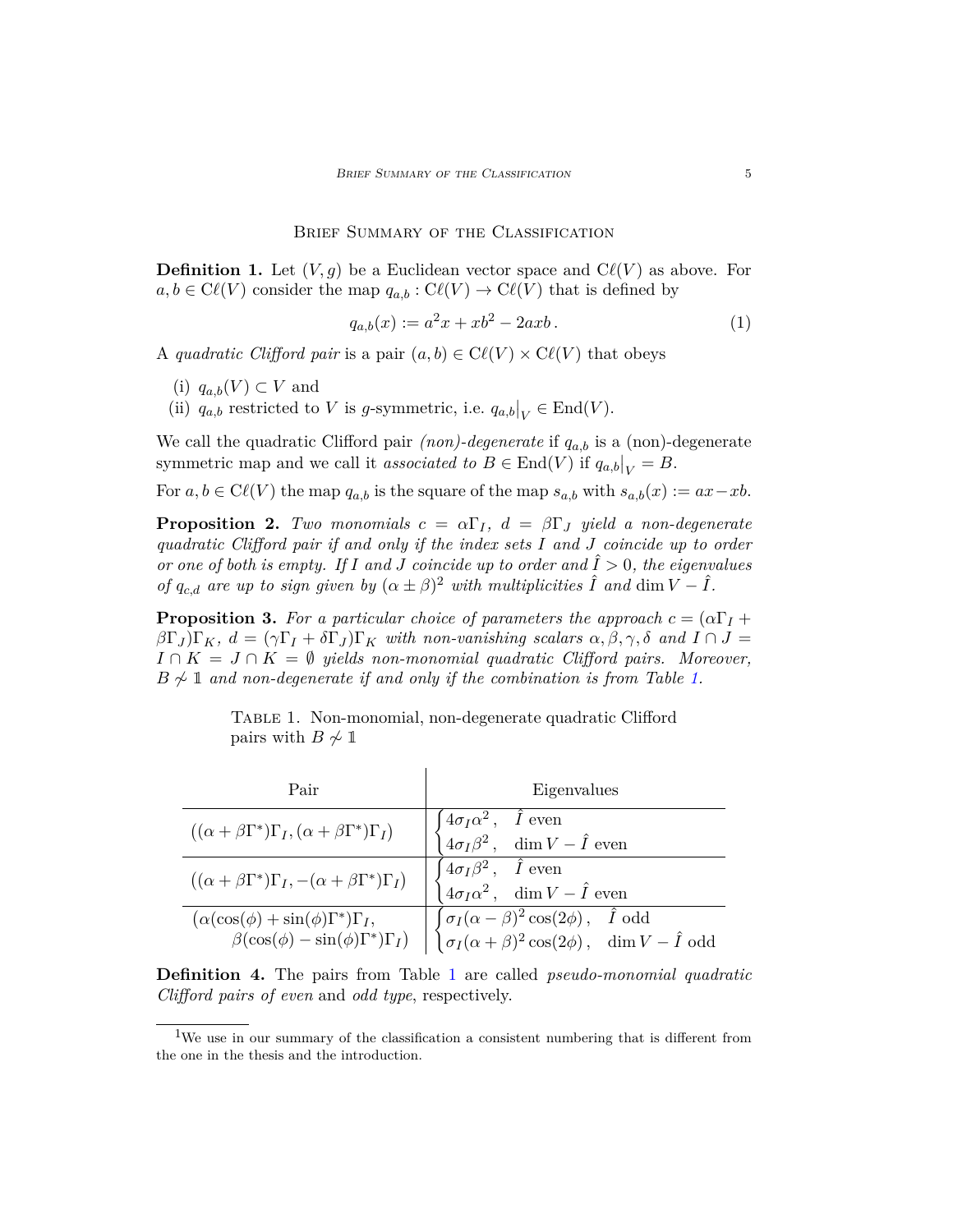**Definition 5.** Consider the square root of  $q_{a,b}$  given by  $s_{a,b}: x \mapsto ax - xb$ . We call a pair  $(a, b) \in \mathrm{C}\ell(V)$  linear if  $s_{a,b}$  restricted to  $V \otimes \mathbb{C}$  has image in  $V \otimes \mathbb{C}$ .

**Proposition 6.** *A quadratic Clifford pair is linear if and only if it is of the form*  $(0, \beta)$  *with* a scalar  $\beta$  or  $(A, A)$  *with*  $A = A_0 + iA_1 \in C\ell_2(V)$  *such that*  $A_0$  *and A*<sup>1</sup> *anti-commute when considered as endomorphisms of V .*

<span id="page-5-0"></span>**Proposition 7.** Consider  $c = \sum_{\alpha} c_{\alpha} \Gamma_{I_{\alpha}}$  and  $d = \sum_{\alpha} d_{\alpha} \Gamma_{I_{\alpha}}$  with  $d_{\alpha} = \epsilon_{\alpha} c_{\alpha}$  for  $\epsilon_{\alpha} \in \{\pm 1\}$ ,  $I_{\alpha} \cap I_{\beta} = \emptyset$  *for*  $\alpha \neq \beta$ , and  $\left(\bigcup_{\alpha} I_{\alpha}\right)^{\alpha} = \emptyset$ . Furthermore, let the *amount of summands in c be bigger than two. Then* (*c, d*) *is a non-degenerate quadratic Clifford pair if and only if*  $\hat{I}_{\alpha}$  *is even for all*  $\alpha$  *in even dimension and*  $\hat{I}_{\alpha}$ *is even up to one exception in odd dimension. Furthermore we have*  $\epsilon_{\alpha} = (-1)^{\hat{I}_{\alpha}}$ . *In this situation the eigenvalues of*  $q_{c,d}$  *are given by*  $4\sigma_{I_\alpha}c_\alpha^2$  *with multiplicities*  $\hat{I}_\alpha$ *.* 

<span id="page-5-1"></span>**Proposition 8.** *Consider*  $c = \sum_{\alpha} c_{\alpha} \Gamma_{I_{\alpha}} + \Gamma^* \sum_{\alpha} \hat{c}_{\alpha} \Gamma_{I_{\alpha}}$  *and*  $d = \sum_{\alpha} \epsilon_{\alpha} c_{\alpha} \Gamma_{I_{\alpha}} +$  $\Gamma^* \sum_\alpha \hat{\epsilon}_\alpha \hat{c}_\alpha \Gamma_{I_\alpha}$  with  $\epsilon_\alpha = -\hat{\epsilon}_\alpha = (-1)^{\hat{I}_\alpha}$ . Then  $(c,d)$  yields a non-degenerate *quadratic Clifford pair if and only if it is of one of the following types:*

- <span id="page-5-2"></span>*(1) All summands are even with*  $\hat{c}_{\alpha}c_{\alpha} = 0$  *for all*  $\alpha$ *, i.e. only one of*  $\Gamma_{I_{\alpha}}$  *and*  $\Gamma^* \Gamma_{I_\alpha}$  *contributes to c and d.*
- *(2) Two summands are odd, e.g.*  $\hat{I}_{\alpha_0}$ ,  $\hat{I}_{\alpha_1}$ , and all others are even with  $\hat{c}_{\alpha} = 0$ *as well as*  $c_{\alpha_0}c_{\alpha_1} = \hat{c}_{\alpha_0}\hat{c}_{\alpha_1}$ *. For example:*

$$
(c = c_{\alpha_0}(\gamma + \Gamma^*)\Gamma_{I_{\alpha_0}} + c_{\alpha_1}(1 + \gamma \Gamma^*)\Gamma_{I_{\alpha_1}} + \sum_{\hat{I}_{\alpha} \text{ even}} c_{\alpha} \Gamma_{I_{\alpha}},
$$
  

$$
d = -c_{\alpha_0}(\gamma - \Gamma^*)\Gamma_{I_{\alpha_0}} - c_{\alpha_1}(1 - \gamma \Gamma^*)\Gamma_{I_{\alpha_1}} + \sum_{\hat{I}_{\alpha} \text{ even}} c_{\alpha} \Gamma_{I_{\alpha}})
$$

*if*  $\hat{c}_0, c_1 \neq 0$ .

**Definition 9.** The quadratic Clifford pairs of Propositions [7](#page-5-0) and [8](#page-5-1) are called *generalized monomial*. We denote them by the sequence of the lengths that uniquely determine their type, e.g.  $(2, 4, 6)$ ,  $(3, 2, 2, 6)$ , or  $(2, 2, 4, 6)$ ,  $(3, 5, 2, 6)$ . Here  $\bar{2}$  denotes a contribution in case [1](#page-5-2) which come with  $\Gamma^*$ .

**Proposition 10** ([\[10\]](#page-15-3))**.** *Solvable Lorentzian symmetric spaces are in one-to-one correspondence with triples*  $(V, \langle \cdot, \cdot \rangle, B)$  *with* 

- − *V is an n-dimensional real vector space,*
- $\langle \cdot, \cdot \rangle$  *is a block-diagonal Lorentzian metric on*  $W := V \oplus \mathbb{R}^2$  such that  $g := \langle \cdot, \cdot \rangle \big|_V$  is positive definite,
- $-B \in End(V)$  *is symmetric with respect to g*

 $\mathfrak{g} = V^* \oplus W = V^* \oplus (V \oplus \mathbb{R}_+ \oplus \mathbb{R}_-)$  *is a Lie algebra subject to the commutation relations*

$$
[v^*, w] = -v^*(Bw) \cdot e_+ = -\langle Bv, w \rangle \cdot e_+, \qquad (2)
$$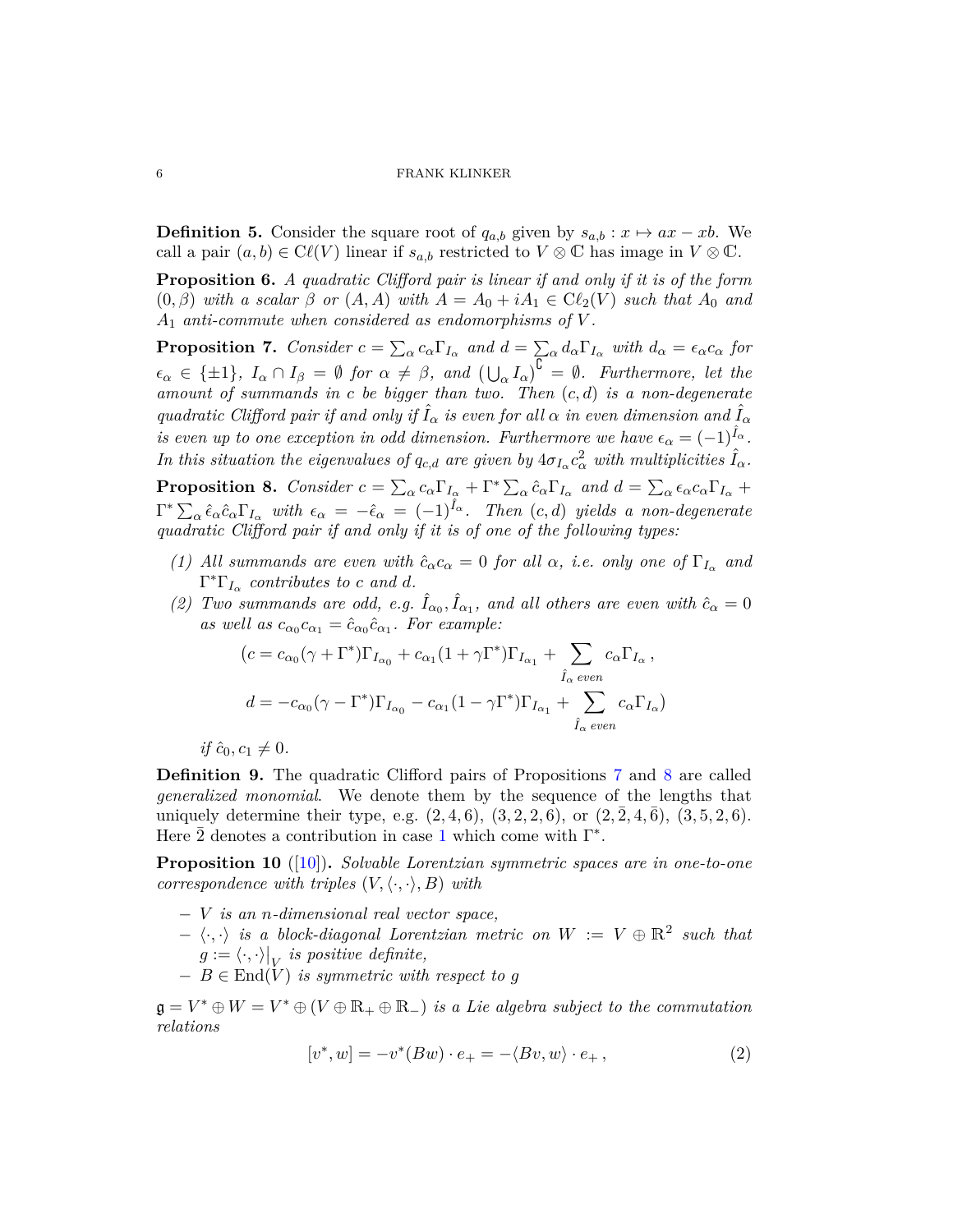$$
[v^*, e_-] = Bv \,,\tag{3}
$$

$$
[e_-, w] = w^*,\tag{4}
$$

*and all other combinations vanishing. The associated symmetric space is denoted*  $by$   $M_B$ *.* 

 $- \langle \cdot, \cdot \rangle$  *is extended to a bi-invariant metric on* g *by*  $\langle v^*, w^* \rangle = \langle Bv, w \rangle$ *. This makes the decomposition*  $\mathfrak{g} = V^* \oplus W$  *an orthogonal splitting and the isometry algebra of M<sup>B</sup> is given by*

$$
\mathfrak{isom}(M_B) = \mathfrak{so}_B(V) \oplus V^* \oplus W \tag{5}
$$

*with*

$$
\mathfrak{so}_B(V) = \{ A \in \mathfrak{so}(V) \mid [A, B] = 0 \}
$$
  
=  $\{ A \in \mathfrak{so}(V) \mid [A, v^*] = (Av)^* \}.$  (6)

- − *M<sup>B</sup> is indecomposable if and only if B is non-degenerate.*
- − *Two Lorentzian spaces defined by symmetric maps B*<sup>1</sup> *and B*<sup>2</sup> *are isometric if and only if B*<sup>1</sup> *and B*<sup>2</sup> *are conformally equivalent.*

**Definition 11.** Let  $\mathfrak{h} \subseteq \mathfrak{so}_B$ . A *Clifford map* of  $(M_B, \mathfrak{h})$  is a  $\mathfrak{h} \oplus V^*$ -equivariant linear map  $\rho : \mathfrak{g} \oplus \mathfrak{h} \to \mathrm{C}\ell(W)$ . Moreover, the image of  $\rho$  is considered to act on a Clifford module  $S = S(W)$  and the restriction to  $V^* \oplus \mathfrak{h}$  is fixed to be the spin-representation.

**Definition 12.** A *Clifford representation* of  $(M_B, \mathfrak{h})$  is a Clifford map  $\rho$  that is a representation of  $\mathfrak{g} \oplus \mathfrak{h}$  on the Clifford module *S*.

**Notation 13.** A Clifford map  $\rho$  is called *simple* if  $\mathfrak{h} = 0$ . It is called *irreducible* if *S* is, otherwise it is called *reducible*.

**Proposition 14** ([\[30\]](#page-16-14))**.** *Clifford maps correspond to spinor connections on M<sup>B</sup> and Clifford representations correspond to flat spinor connections. The latter because of*

$$
\mathcal{R}^{\rho}(x,y) = [\rho(x), \rho(y)] - \rho([x,y]_W) - \Gamma([x,y]_{V^*})
$$
\n(7)

*for all*  $x, y \in W$ *.* 

**Proposition 15.** *A simple Clifford map of M<sup>B</sup> is given by*

$$
\rho(v^*) = \frac{1}{2}\Gamma_+ \hat{\otimes} Bv \,,\tag{8}
$$

$$
\rho(e_+) = \Gamma_+ \hat{\otimes} a \,,\tag{9}
$$

$$
\rho(e_{-}) = \sigma_{-} \hat{\otimes} c + \sigma_{+} \hat{\otimes} d + \Gamma_{+} \hat{\otimes} e - \Gamma_{-} \hat{\otimes} b, \qquad (10)
$$

$$
\rho(w) = -\sigma_- \hat{\otimes} w b - \sigma_+ \hat{\otimes} \bar{b} w - \frac{1}{2} \Gamma_+ \hat{\otimes} s_{\bar{c},d}(w) , \qquad (11)
$$

*with*  $a = \alpha + \beta \Gamma^*$  *and*  $b = -\alpha + \beta \Gamma^*$  *if* dim(*V*) *is even and*  $a = -b = \alpha$  *if* dim(*V*) *is odd.*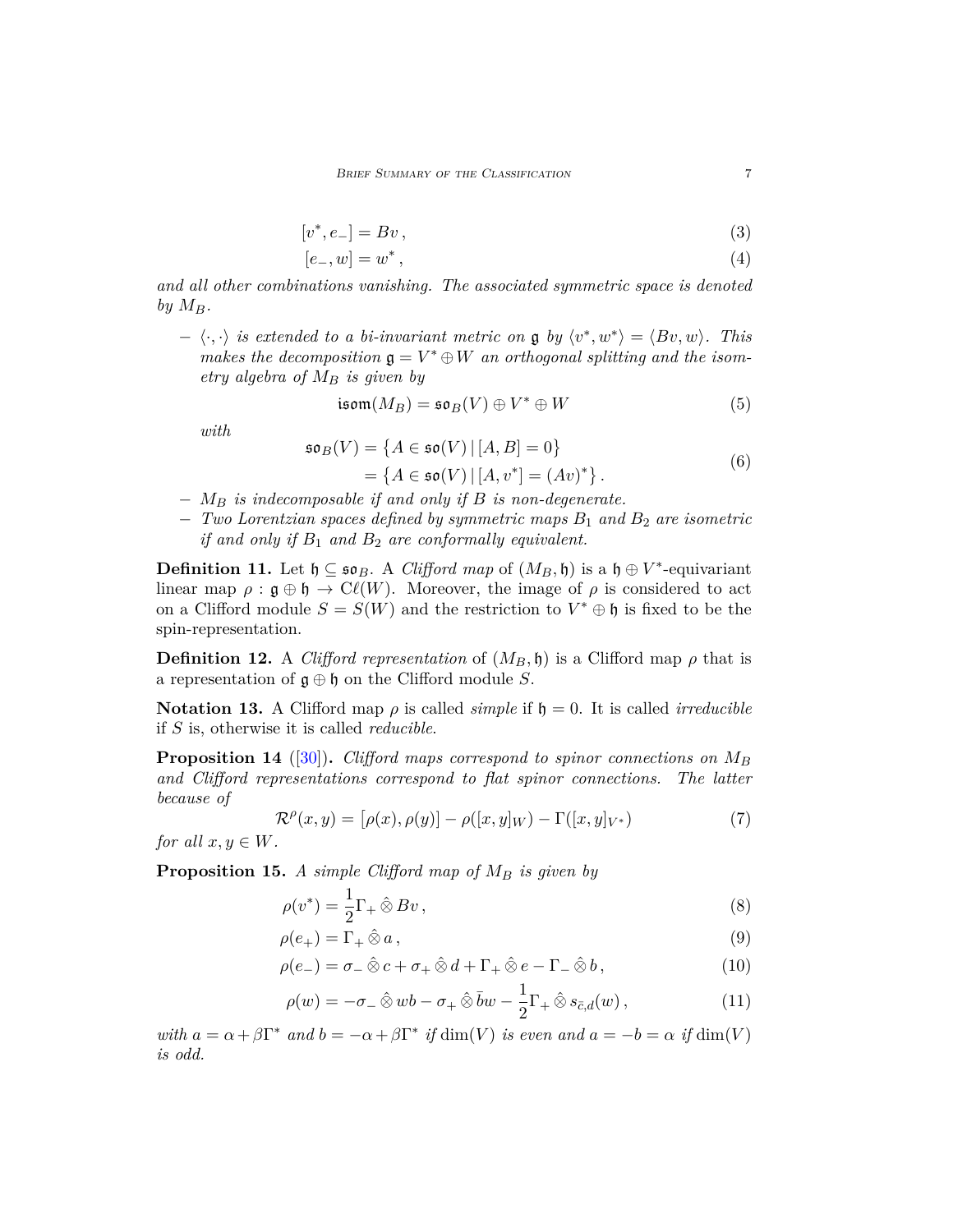<span id="page-7-0"></span>**Theorem 16.** *Any simple irreducible Clifford representation of*  $M_B$  *with*  $\rho(e_+)$  = 0 *is given by*

$$
\rho(v^*) = \frac{1}{2}\Gamma_+ \hat{\otimes} Bv, \qquad \rho(w) = -\frac{1}{2}\Gamma_+ \hat{\otimes} s_{\bar{c},d}(w)
$$
  

$$
\rho(e_-) = \sigma_- \hat{\otimes} c + \sigma_+ \hat{\otimes} d + \Gamma_+ \hat{\otimes} e
$$
 (12)

*with*  $(\bar{c}, d)$  *being a quadratic Clifford pair representing the symmetric map*  $-B$ *. In particular,*  $e \in \mathrm{C}\ell(V)$  *is a free parameter of the representation.* 

<span id="page-7-1"></span>**Theorem 17.** *A simple Clifford representation of*  $M_B$  *with*  $\rho(e_+) \neq 0$  *is only possible in even dimension and for*  $B = -2\lambda \mathbb{1}$ . It is given by

<span id="page-7-5"></span>
$$
\rho(v^*) = -\lambda \Gamma_+ \hat{\otimes} v, \qquad \rho(e_+) = \alpha \Gamma_+ \hat{\otimes} \Pi^{\pm},
$$
  
\n
$$
\rho(e_-) = \rho_0 \mathbb{1} \hat{\otimes} \mathbb{1} + (\alpha \Gamma_- + \beta \Gamma_+ + \sqrt{2(\alpha \beta + \lambda)} \sigma) \hat{\otimes} \Pi^{\mp}
$$
  
\n
$$
+ \sigma_- \hat{\otimes} c_{\mp}^{\pm} + \sigma_+ \hat{\otimes} d_{\mp}^{\mp} + \Gamma_+ \hat{\otimes} (e_-^+ + e_+^- + e_{\pm}^{\pm})
$$
  
\n
$$
\rho(v) = \alpha \sigma_- \hat{\otimes} \Pi^{\pm} v + \alpha \sigma_+ \hat{\otimes} \Pi^{\mp} v + \sqrt{\frac{\alpha \beta + \lambda}{2}} \Gamma_+ \hat{\otimes} v + \frac{1}{2} \Gamma_+ \hat{\otimes} s_{\bar{c}_{\mp}^{\pm}, d_{\mp}^{\pm}}(v).
$$
\n(13)

*The free parameters that describe the representation are the scalars*  $\alpha, \beta, \rho_0$  *and*  $\begin{array}{ccc} the & Clifford & element & e^{\pm}_{\pm} \end{array}$  The further contributions are related by  $\overline{2} \alpha s_{e_{\mp}^{\pm}, -e_{\pm}^{\pm}}(v) = \sqrt{\alpha \beta + \lambda} s_{\overline{c_{\mp}^{\pm}}, d_{\pm}^{\pm}}(v)$  *for all*  $v \in V$ .

- **Proposition 18.** *(1) The simple Clifford representations of Theorem [16](#page-7-0) extend to non-simple ones if and only if c, d and e are invariant with respect*  $to$   $\mathfrak{h}$  ⊂  $\mathfrak{so}_B(V)$ *.* 
	- *(2) The simple Clifford representations of Theorem [17](#page-7-1) extend to non-simple ones for all choices of subalgebras of*  $\mathfrak{so}(V)$  *for some special choices of parameters.*

**Definition 19.** A *super extension* of  $(M_B, \mathfrak{h})$  is a linear super space  $\hat{\mathfrak{g}}$  with

- <span id="page-7-2"></span>(i)  $\hat{\mathfrak{g}}_0 = \mathfrak{g} \oplus \mathfrak{h}$ ,
- (ii) a Clifford map  $\rho$  of  $(M_B, \mathfrak{h})$  that defines an invariant connection with curvature  $\mathcal{R}^{\rho}$  on the Clifford module  $S(W)$ .
- (iii)  $\hat{\mathfrak{g}}_1 = \tilde{S}$  with  $\tilde{S} \subseteq \ker(\mathcal{R}^{\rho}) \subset S(W)$  such that  $\rho$  acts on  $\tilde{S}$ .
- <span id="page-7-3"></span>(iv) a symmetric map  $\{\cdot,\cdot\} : \tilde{S} \otimes \tilde{S} \to \hat{g}_0$  that is compatible with the Clifford map, i.e.  $\{\rho(x)\xi, \eta\} + \{\xi, \rho(x)\eta\} = [x, \{\xi, \eta\}]$  for all  $x \in \hat{\mathfrak{g}}_0, \xi, \eta \in \tilde{S}$ .

The product that is defined by  $[x, y] := [x, y]$ ,  $[x, \xi] = -[\xi, x] := \rho(x)\xi$  and  $[\xi, \eta] := {\xi, \eta}$  for  $x, y \in \hat{g}_0, \xi, \eta \in \tilde{S}$  turns  $\hat{g}$  into an anti-commutative superalgebra. A super extension of (*MB,* h) is called *supersymmetry extension* or *SUSY*  $extension$  if  $\hat{\mathfrak{g}}$  is a super Lie algebra, i.e. if

<span id="page-7-4"></span>(v)  $[\{\xi, \xi\}, \xi] = 0$  for all  $\xi \in \tilde{S}$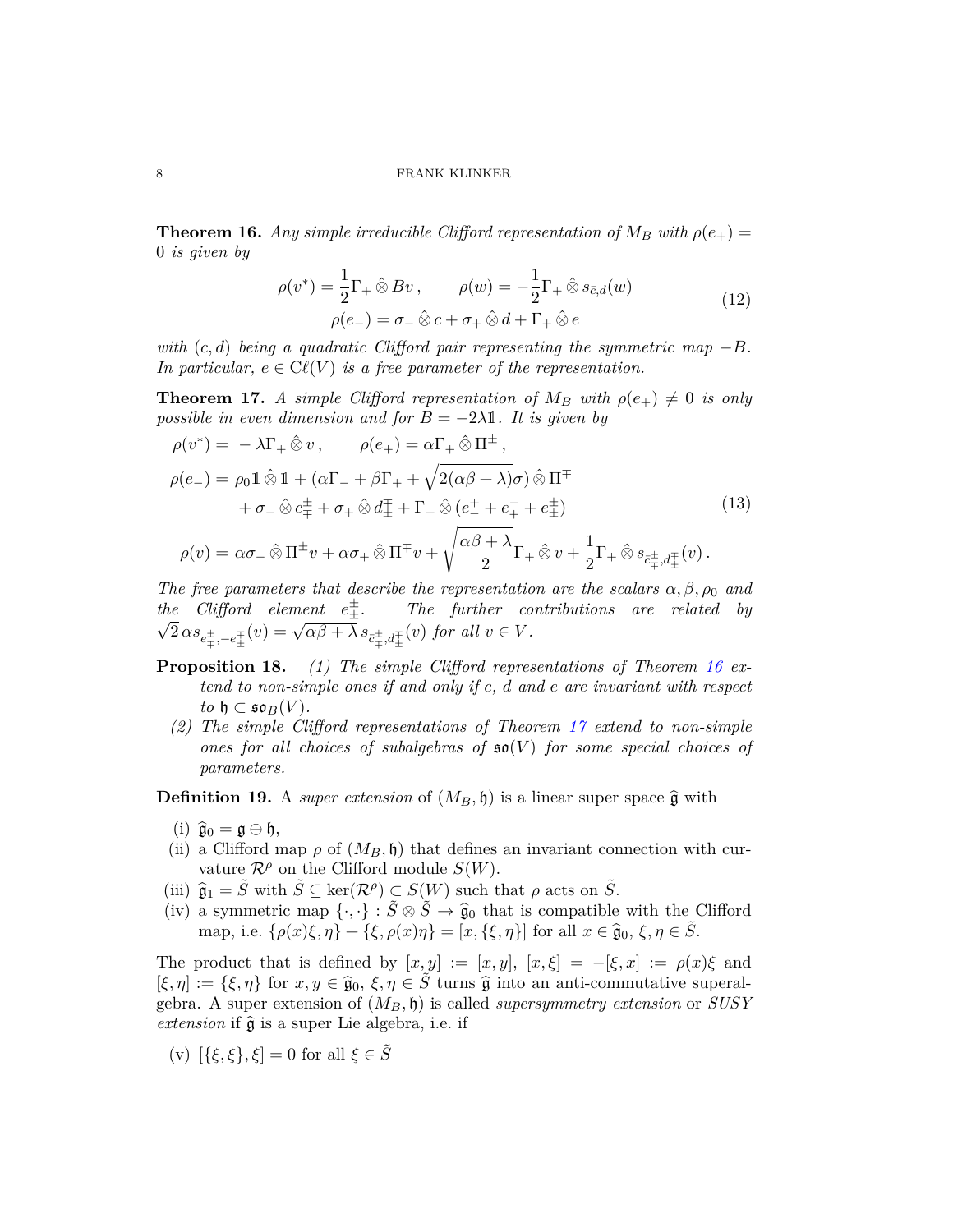holds in addition to  $(i)$ - $(iv)$ .

**Notation 20.** – A super extension is called *flat* if 
$$
\rho
$$
 is a Clifford representation, i.e.  $\mathcal{R}^{\rho} = 0$ .

- − A super extension (SUSY extension) is called *restricted* if [\(iv\)](#page-7-3) [\(\(iv\)](#page-7-3) or [\(v\)\)](#page-7-4) is only obtained for  $\tilde{S}$  being a proper subset of ker( $\mathcal{R}^{\rho}$ ) subject to some further algebraic conditions. In particular, a non-restricted super extension with  $\mathfrak{g}_1 = S$  is necessarily flat.
- − A restriction is called *canonical restriction* if it commutes with the action of  $C\ell_{\text{even}}(V)$ .
- − Moreover, the extension is called *minimal* if there is no subalgebra h <sup>0</sup> ⊂ h such that the restriction to  $\mathfrak{g} \oplus \mathfrak{h}'$  remains a super extension.
- − In analogy to the notations introduced for Clifford maps, we call the super extension *irreducible* or *reducible* if  $\rho$  is irreducible or reducible, respectively. More precisely, if it is modeled on  $S \otimes \mathbb{C}^N$  with *S* irreducible, we call it an *N*-super extension. Finally, the extension is called *simple* if  $\mathfrak{h} = 0$
- − The map sending *S*˜⊗*S*˜ to zero satisfies all conditions of a SUSY extension. This extension is called *trivial* SUSY extension.
- **Definition 21.** (1) Let *C* be a charge conjugation on *S* such that  $C_1$  obeys  $\Delta_1 = 1$  where  $C_1$  and  $\Delta_1$  are defined by

$$
\langle C_1(\xi,\eta),X\rangle := C(\xi,\Gamma(X)\eta) = \Delta_1 C(\eta,\Gamma(X)\xi)
$$
\n(14)

for all  $x \in W$ . Then the projection of the bilinear map  $\{\cdot, \cdot\} : S \otimes S \to \hat{\mathfrak{g}}_0$ to *W* is defined by

$$
\{\cdot,\cdot\}^W := C_1 \,. \tag{15}
$$

- (2) If *S* is not irreducible but a twisted bundle, we may replace *C* by  $C \otimes \tau$  with a bilinear form  $\tau$  on the twisting factor. In this way we may also overcome the symmetry condition.
- (3) The map  $\{\cdot,\cdot\}^W$  is extended uniquely by two suitable maps  $\{\cdot,\cdot\}^{V^*}$  and  $\{\cdot,\cdot\}$ <sup>50</sup> to an  $\overline{V}^* \oplus W$ -equivariant map  $\{\cdot,\cdot\} : S \otimes S \to \widehat{\mathfrak{g}}_0$ .

**Proposition 22.** *Let*  $c, d \in \mathcal{C}\ell(V)$  *be invariant with respect to*  $\mathfrak{so}_B(V)$ *. Then*  $\{\cdot,\cdot\}$ <sup>50</sup> *from Definition* [21](#page-0-1) *takes its values in this subalgebra of*  $\mathfrak{so}(V)$  *if and only if*

$$
c = c_0 + \hat{c}_0 \Gamma^*
$$
  
\n
$$
d = d_0 + \hat{d}_0 \Gamma^*
$$
\n(16)

*if*  $B = \lambda \mathbb{1}$ ,

$$
c = (c_0 + \hat{c}_0 \Gamma^*) + (c_1 + \hat{c}_1 \Gamma^*) \Gamma_{I_1}
$$
  
\n
$$
d = (c_0 - (-1)^{\dim(V)} \hat{c}_0 \Gamma^*) + (d_1 + \hat{d}_1 \Gamma^*) \Gamma_{I_1}
$$
\n(17)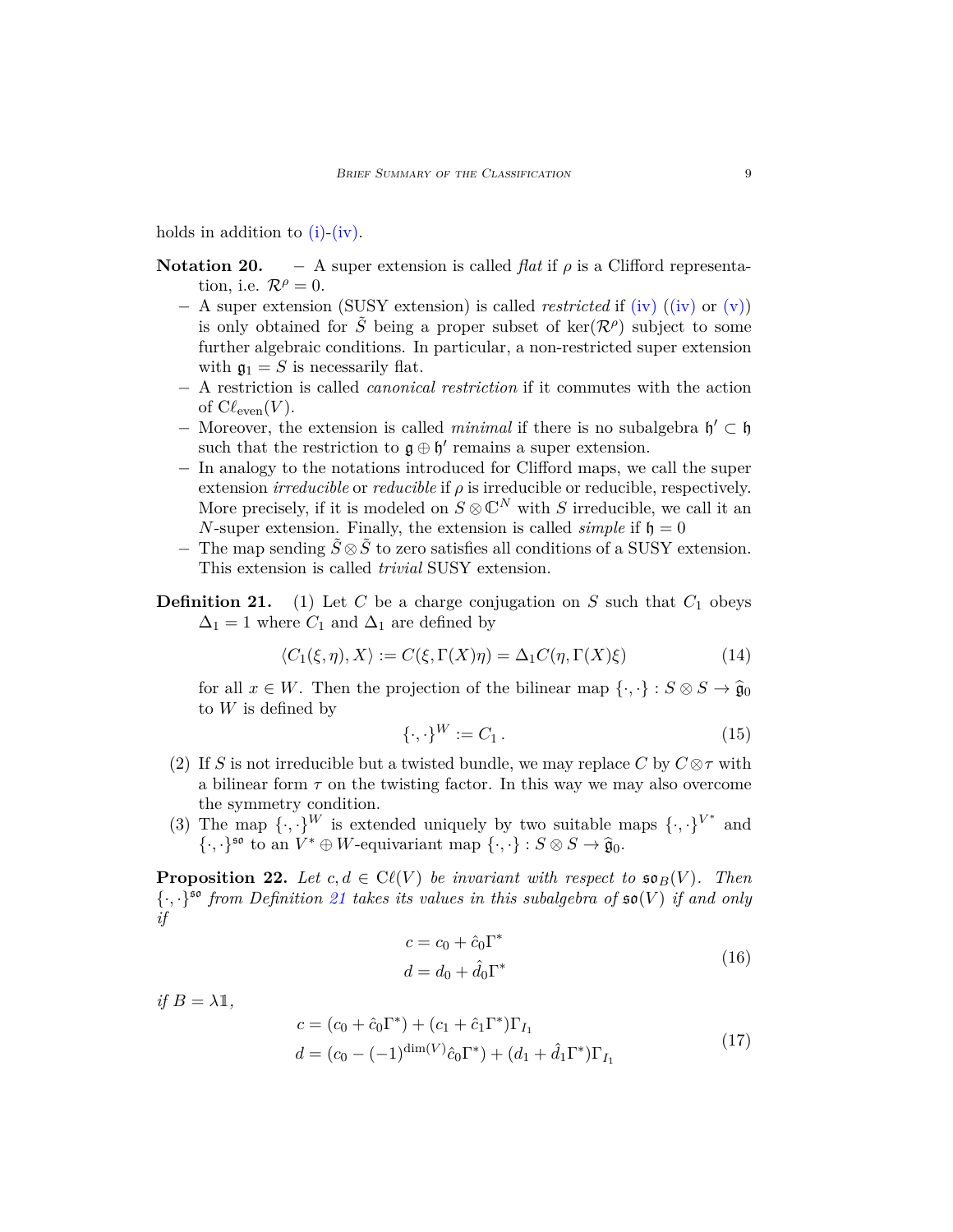*if the number of different eigenvalues of B is two, and*

$$
c = (c_0 + \hat{c}_0 \Gamma^*) + \sum_{\alpha} (c_{\alpha} + \hat{c}_{\alpha} \Gamma^*) \Gamma_{I_{\alpha}}
$$
  
\n
$$
d = (c_0 - (-1)^{\dim(V)} \hat{c}_0 \Gamma^*) + \sum_{\alpha} (-1)^{\hat{I}_{\alpha}} (c_{\alpha} - (-1)^{\dim(V)} \hat{c}_{\alpha} \Gamma^*) \Gamma_{I_{\alpha}}
$$
\n(18)

*if the number of different eigenvalues of B exceeds two. If the dimension of V is odd, we may choose*  $\hat{c}_{\alpha} = \hat{d}_{\alpha} = 0$  *because*  $\Gamma^* = \pm \mathbb{1}$ .

**Theorem 23.** *Let M<sup>B</sup> a solvable Lorentzian symmetric space associated to the non-degenerate symmetric map B on V . Define the map*

$$
\{\cdot,\cdot\}: S \otimes S \to V^* \oplus \mathfrak{so}(V) \oplus W \tag{19}
$$

*according to Definition [21.](#page-0-1) Then the Clifford representation of Theorem [16](#page-7-0) yields a* non-restricted irreducible super extension of  $M_B$  that is minimal with  $\mathfrak{h}' =$  $\mathfrak{so}_B(V)$  *only if the*  $C\ell(V)$ *-parameters obey*  $e = 0$ *, c, d leave the charge conjugation invariant, and* (*c, d*) *is*

- $a pair of pseudo scalars if  $B \sim \mathbb{1}$ ,$
- − *a monomial or a pseudo-monomial quadratic Clifford pair if B admits two different eigenvalues, and*
- − *a generalized monomial quadratic Clifford pair according to Propositions [7](#page-5-0) and [8](#page-5-1) if B admits more than two different eigenvalues.*

*The first case is only possible if the dimension of M<sup>B</sup> is divisible by four. In fact, the multiplicity of the eigenvalues is even for all up to at most two.*

<span id="page-9-0"></span>**Theorem 24.** *The Clifford representation [\(13\)](#page-7-5) according to Theorem [17](#page-7-1) gives rise to a super extension of M<sup>B</sup> if and only if the space S is restricted and*  $\dim(M_B) = 0 \mod 4$ . The following cases are possible:

*(1) If S* is restricted to  $S' = {\{\vec{\xi} \in S \mid \Gamma_+ \otimes \Pi^+ \vec{\xi} = 0\}}$  the Clifford representation *has to be specified and the*  $V^* \oplus W$ *-invariant map*  $\{\cdot, \cdot\} : S' \otimes S' \to V^* \oplus W$ *is given by*

$$
\{\vec{\xi}, \vec{\xi}\}^W = C_1(\vec{\xi}, \vec{\xi}),
$$

$$
\{\vec{\xi}, \vec{\xi}\}^{V^*} = \frac{1}{\lambda} \sum_{\mu} C(\vec{\xi}, (\sqrt{2\lambda}\sigma_{+} - \alpha \Gamma_{-}) \hat{\otimes} \Gamma_{\mu} \Pi^{-} \vec{\xi}) e_{\mu}^*.
$$

- (2) If *S* is restricted to  $S'' = {\{\vec{\xi} \in S \mid \Gamma_+ \otimes \Pi^+ \vec{\xi} = \Gamma_- \otimes \Pi^- \vec{\xi} = 0\}}$  the Clifford *representation has to be specified.*
- *(3)* If *S is restricted to*  $S''' = {\{\vec{\xi} \in S \mid \Gamma_+ \vec{\xi} = \Gamma_- \otimes \Pi^- \vec{\xi} = 0\}}$  *the Clifford representation has to be specified.*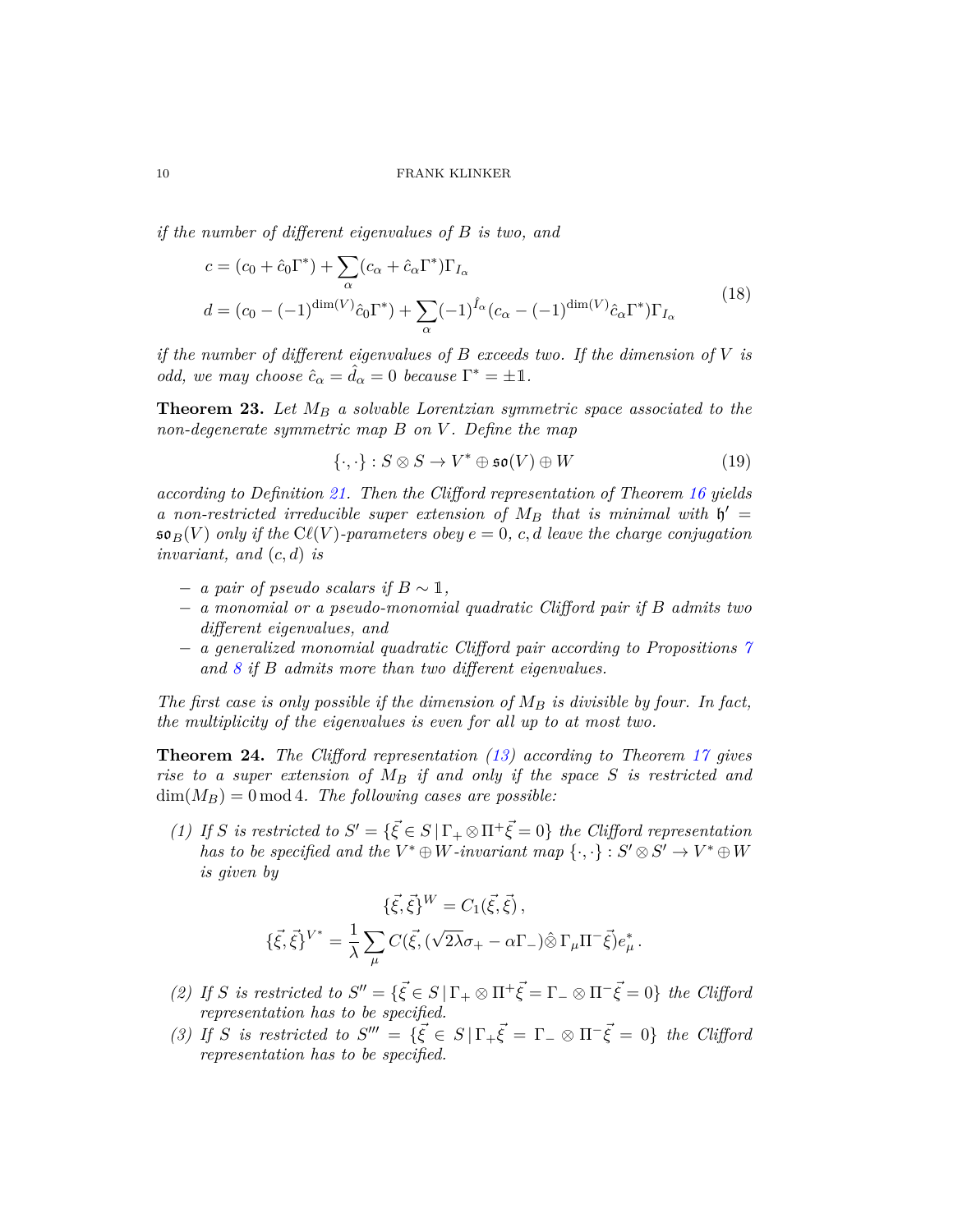*In either case the super extension is simple and in addition trivial in case (2) and (3).*

*For the sake of completeness, we note the components of*  $\{\cdot,\cdot\}$  *for the restriction in (1):*

$$
\begin{split} &\{\vec{\xi},\vec{\xi}\}_{-}=\pm 2\sqrt{2}iC^{(n)}(\xi_1^+,\xi_1^-)\,,\quad \{\vec{\xi},\vec{\xi}\}_+=0\,,\\ &\{\vec{\xi},\vec{\xi}\}_{\mu}=\mp 2iC^{(n)}(\xi_1^-,\Gamma_{\mu}\xi_2^-)\,,\\ &\{\vec{\xi},\vec{\xi}\}_{-\mu}=\mp \sqrt{\frac{2}{\lambda}}iC^{(n)}(\xi_1^-,\Gamma_{\mu}\xi_2^-)+\frac{\sqrt{2}\alpha}{\lambda}iC^{(n)}(\xi_1^-,\Gamma_{\mu}\xi_1^-)\,. \end{split}
$$

**Proposition 25.** *Consider a super extension on M<sup>B</sup> that is defined by a linear pair* (*A, A*)*. This yields a non-restricted SUSY extension in dimension four. In higher dimensions a non-trivial SUSY extension can be obtained only if the kernel of A is non trivial and the restriction is to a subset of* ker( $\Gamma_+ \otimes A$ )*. In particular, this is possible in dimensions eight with no further restriction and in dimension ten if the restriction is either contained in*  $S_{10}^+$  *or*  $S_{10}^-$ *.* 

**Theorem 26.** − *A super extension according to Theorem [24](#page-9-0) (1) is a SUSY extension if and only if*  $\alpha = 0$  *or* 

$$
\sum_{\mu} \left( C^{(n)}(\xi_2^-, \Gamma_{\mu} \xi_1^-) \Gamma_{\mu} \xi_1^- - C^{(n)}(\xi_1^-, \Gamma_{\mu} \xi_1^-) \Gamma_{\mu} \xi_2^- \right) = 0 \tag{20}
$$

*for all*  $\vec{\xi} = (\xi_1^+, \xi_1^-, 0, \xi_2^-)^t \in S'.$ 

− *In the remainig cases 2. and 3. we get a SUSY extension because the super extension is trivial.*

**Proposition 27.** *Irreducible super extensions of solvable Lorentzian symmetric spaces of dimension*  $D \leq 12$  *are SUSY extensions that are at most canonically restricted if the symmetric map B and the quadratic Clifford pair*  $(\bar{c}, d)$  *are from Table [2](#page-11-0) or [3.](#page-12-0)* [2](#page-10-0)*,*[3](#page-10-1)*,*[4](#page-10-2)

*The obstruction is given by*

$$
0 = C^{(n)}(\xi_2, \xi_2) d\xi_2 + \frac{1}{8} \sum_{\mu, \nu} C^{(n)}(\xi_2, (s_{d,\bar{c}}(e_{\nu}) \Gamma_{\mu} + \Gamma_{\mu} s_{\bar{c},d}(e_{\nu})) \xi_2) \Gamma_{\mu\nu} \xi_2
$$
 (21)

*and*

$$
0 = C^{(n)}(\xi_2, \xi_2)\bar{c}\xi_1 + \frac{1}{8} \sum_{\mu,\nu} C^{(n)}(\xi_2, (s_{d,\bar{c}}(e_{\nu})\Gamma_{\mu} + \Gamma_{\mu}s_{\bar{c},d}(e_{\nu}))\xi_2)\Gamma_{\mu\nu}\xi_1
$$
  

$$
\pm \sum_{\mu} C^{(n)}(\xi_1, \Gamma_{\mu}\xi_2)s_{\bar{c},d}(e_{\mu})\xi_2 \mp \sum_{\mu} C^{(n)}(\xi_1, s_{\bar{c},d}(e_{\mu})\xi_2)\Gamma_{\mu}\xi_2
$$
(22)

<span id="page-10-1"></span><span id="page-10-0"></span><sup>2</sup>Up to dimension twelve irreducible SUSY extensions are possible for  $D = 4, 8, 9, 10, 11, 12$ . <sup>3</sup>We omit in the list the combinations and that don't yield SUSY extensions for any choice of parameters.

<span id="page-10-2"></span><sup>&</sup>lt;sup>4</sup>The superscript  $P$  at the value  $\hat{I}$  indicates a pseudo monomial pair.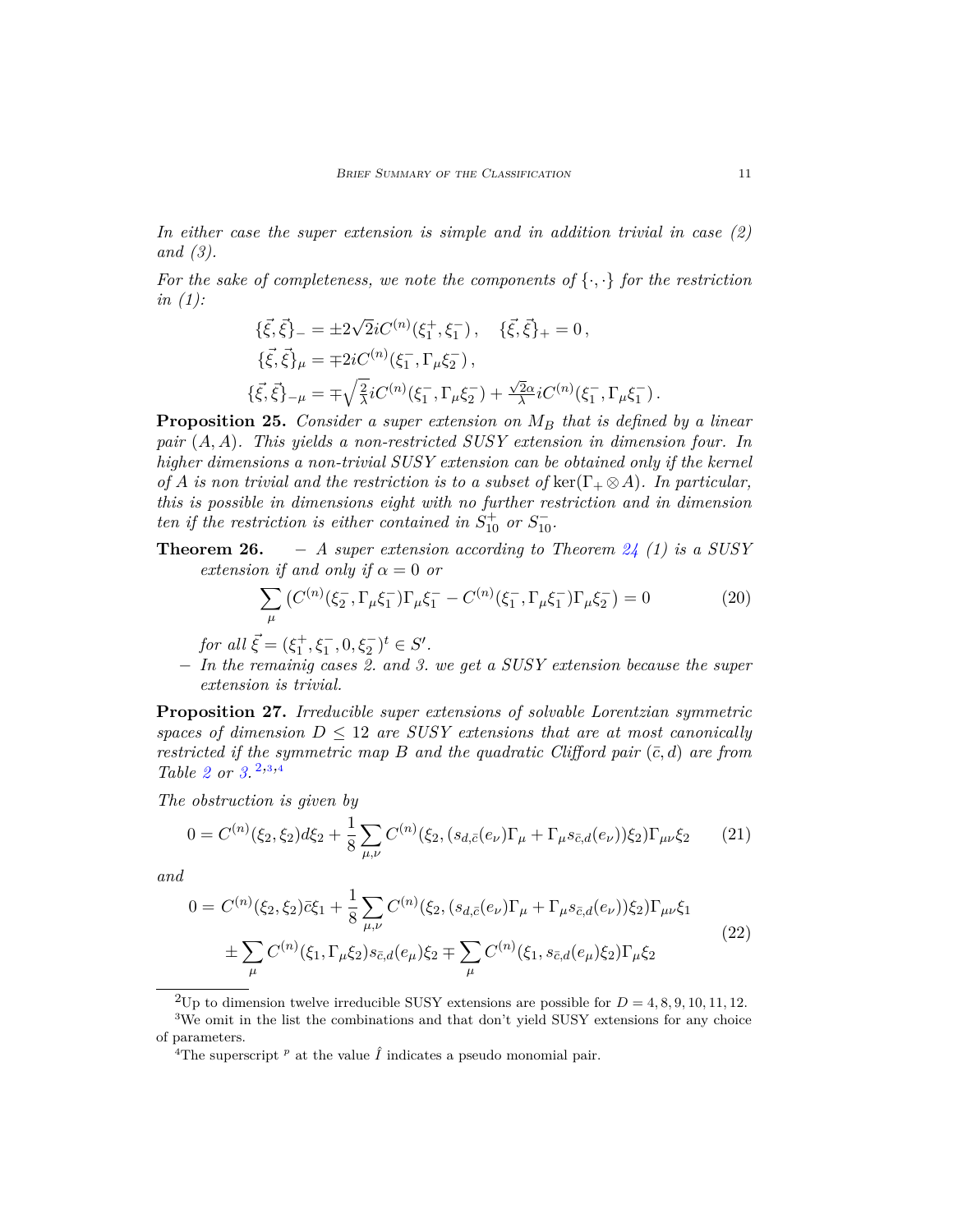<span id="page-11-0"></span>*where the sign depends on the choice of charge conjugation.*

TABLE 2. Low dimensional, non-trivial, at most canonically restricted SUSY extensions with  $\rho(e_+) = 0$ 

| $n+2$             | Î              | Restriction                        | $(\bar{c}, d)$                                                                                            | $\boldsymbol{B}$                                           |
|-------------------|----------------|------------------------------------|-----------------------------------------------------------------------------------------------------------|------------------------------------------------------------|
| $4-$              | $\overline{2}$ |                                    | $(-3\beta\Gamma_I,\beta\Gamma_I)$                                                                         | $4\beta^2$ 1 <sub>2</sub>                                  |
| $8+$              | $\mathbf{1}$   |                                    | $(-2\beta\Gamma_I,\beta\Gamma_I)$                                                                         | 9<br>$\beta^2$<br>$\mathbbm{1}_5$                          |
|                   | 5              |                                    | $(2\beta\Gamma_I,\beta\Gamma_I)$                                                                          | 9<br>$\beta^2$<br>$\mathbb{1}_5$                           |
|                   | 1 <sup>p</sup> |                                    | $(-2\beta(\cos(\phi) + \sin(\phi)\Gamma^*)\Gamma_I,$<br>$\beta(\cos(\phi) - \sin(\phi)\Gamma^*)\Gamma_I)$ | $\overline{9}$<br>$\beta^2 \cos(2\phi)$<br>$\mathbbm{1}_5$ |
|                   | $\overline{2}$ | $\ker(\Gamma_+ \otimes \Pi^{\pm})$ | $(\beta \Gamma_I, 0)$                                                                                     | $\beta^2 1_6$                                              |
| 9                 | $\mathbf{1}$   |                                    | $(-5\beta\Gamma_I,3\beta\Gamma_I)$                                                                        | 16<br>$4\beta^2$<br>$\mathbb{1}_6$                         |
|                   | $\overline{2}$ |                                    | $(5\beta\Gamma_I,\beta\Gamma_I)$                                                                          | $41_2$<br>$4\beta^2$<br>91 <sub>5</sub>                    |
| $10+$<br>$10^{-}$ | $\overline{2}$ | $S_{10}^{\pm}$                     | $(3\beta\Gamma_I,\beta\Gamma_I)$                                                                          | $11_2$<br>$4\beta^2$<br>$\mathbbm{1}_6$                    |
|                   | 6              | $S_{10}^{\pm}$                     | $(-3\beta\Gamma_I,\beta\Gamma_I)$                                                                         | $41_2$<br>$4\beta^2$<br>$\mathbb{1}_6$                     |
|                   | $2^p$          | $S_{10}^{\pm}$                     | (c, c),<br>$c = \beta(\mp 2\mathbb{1} + \Gamma^*)\Gamma_I$                                                | 41 <sub>2</sub><br>$4\beta^2$<br>$\mathbbm{1}_6$           |
|                   |                |                                    | $(c, -c),$<br>$c = \beta(\mathbb{1} \mp 2\Gamma^*)\Gamma_I$                                               | $41_2$<br>$4\beta^2$<br>$\mathbbm{1}_6$                    |
| 11                | 3              |                                    | $(-3\beta\Gamma_I,\beta\Gamma_I)$                                                                         | 41 <sub>3</sub><br>$-4\beta^2$<br>$\mathbb{1}_6$           |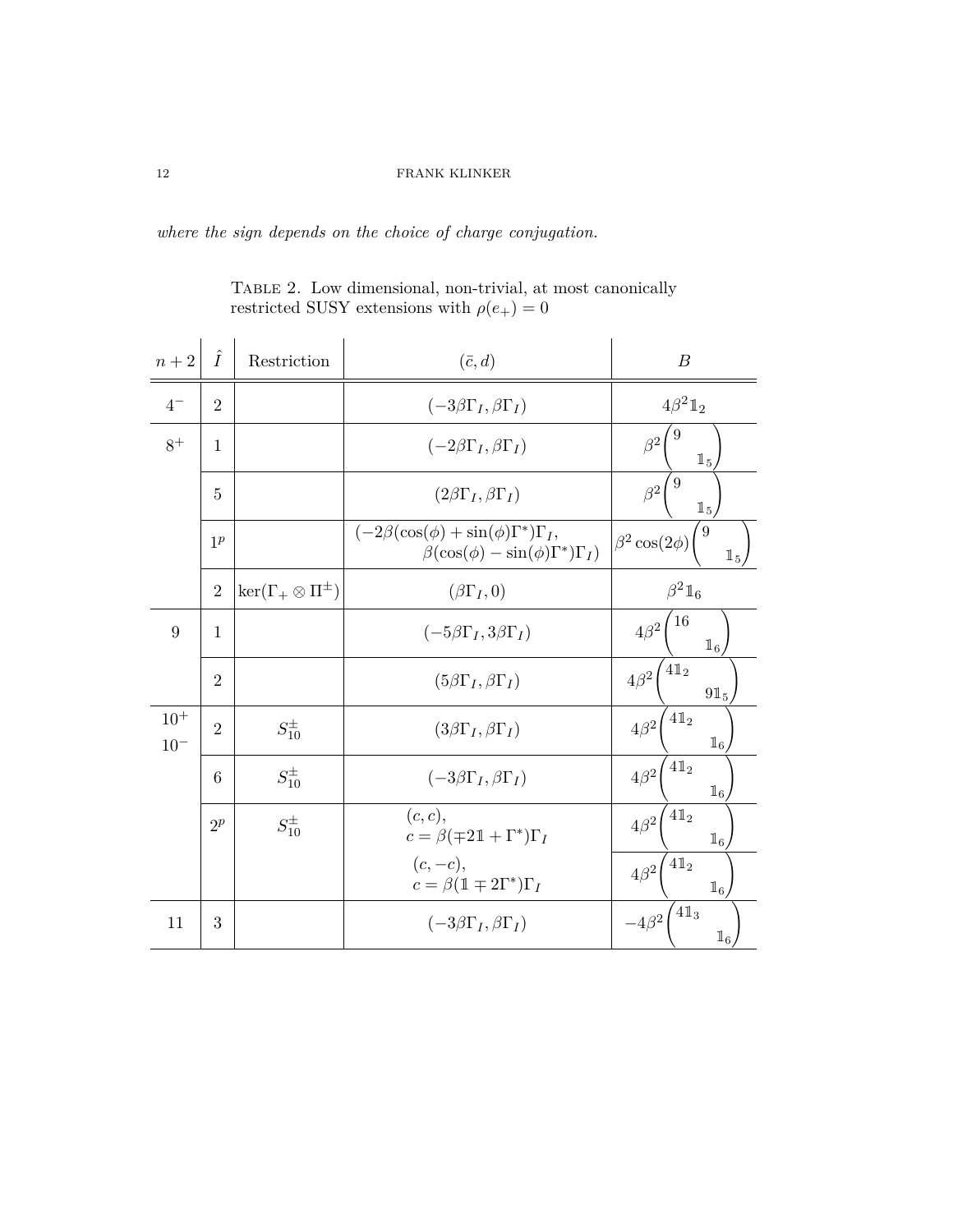<span id="page-12-0"></span>

| $D=n+2$ | Restriction                                                 | B |
|---------|-------------------------------------------------------------|---|
|         | $\ker(\Gamma_+ \otimes \Pi^{\pm})$ $-2\lambda \mathbb{1}_4$ |   |
|         | $\ker(\Gamma_+ \otimes \Pi^{\pm})$ $-2\lambda \mathbb{1}_6$ |   |

TABLE 3. Low dimensional, irreducible, at most canonically restricted SUSY extensions with  $\rho(e_+) \neq 0$ 

**Definition 28.** An *N*-super extension is called *natural* if the bilinear form on *S* is defined by a twisting  $C \otimes \tau$  and the Clifford map is defined by a pair  $(c', d') =$  $(c \otimes \tilde{\tau}, d \otimes \tilde{\tau})$  such that  $\tilde{\tau}^2 \sim \mathbb{1}$ , and  $\tau$  as well as  $\tau \tilde{\tau}$  are either symmetric or skew symmetric. We call this situation a  $(\tau | \tilde{\tau})$ -*twisting*.

**Proposition 29.** *Table [4](#page-13-0) lists all possible natural 2-SUSY extensions in dimension 5,6, and 7. Therefore it fills some gaps for the missing dimensions in Table* [2](#page-11-0) by allowing a minimal extension by  $N = 2.5$  $N = 2.5$ 

*In this situation the obstruction is,*

$$
(\{\xi,\xi\}\xi)_{o} = \sqrt{2}i\sum_{r,s,p=1}^{2}\sigma_{i}^{rs}\sigma_{j}^{op}C^{(n)}(\xi_{r;2},\xi_{s;2})\begin{pmatrix} \bar{c}\xi_{p;1} \\ d\xi_{p;2} \end{pmatrix}
$$
  
\n
$$
\pm \frac{i}{\sqrt{2}}\sum_{r,s,p=1}^{2}\sum_{\mu}\sigma_{i}^{rs}\sigma_{j}^{op}(C^{(n)}(\xi_{r;1},\Gamma_{\mu}\xi_{s;2}) + C^{(n)}(\Gamma_{\mu}\xi_{r;2},\xi_{s;1}))\begin{pmatrix} s_{\bar{c},d}(e_{\mu})\xi_{p;2} \\ 0 \end{pmatrix}
$$
  
\n
$$
\mp \frac{i}{\sqrt{2}}\sum_{k=0}^{3}\sum_{r,s=1}^{2}\sum_{\mu}\eta_{ij}^{k}\sigma_{k}^{rs}(C^{(n)}(\xi_{r;1},s_{\bar{c},d}(e_{\mu})\xi_{s;2}) + \varepsilon_{ij}\varepsilon_{j}C^{(n)}(s_{\bar{c},d}(e_{\mu})\xi_{r;2},\xi_{s;1}))\begin{pmatrix} \Gamma_{\mu}\xi_{o;2} \\ 0 \end{pmatrix}
$$
  
\n
$$
+ \frac{i}{4\sqrt{2}}\sum_{k=0}^{3}\sum_{r,s=1}^{2}\sum_{\mu,\nu}\eta_{ij}^{k}\sigma_{k}^{rs}C^{(n)}(\xi_{r;2},(s_{d,\bar{c}}(e_{\nu})\Gamma_{\mu} + \Gamma_{\mu}s_{\bar{c},d}(e_{\nu}))\xi_{s;2})\begin{pmatrix} \Gamma_{\mu\nu}\xi_{o;1} \\ \Gamma_{\mu\nu}\xi_{o;2} \end{pmatrix}
$$
  
\nfor  $o = 1, 2$  with  $\xi = \begin{pmatrix} \xi_{1}^{1} \\ \xi_{2}^{2} \end{pmatrix}$  and  $\bar{\xi}_{p} = \begin{pmatrix} \xi_{p;1} \\ \xi_{p;2} \end{pmatrix}$ .

<span id="page-12-1"></span> ${}^{5}\mathrm{Again},$  we omit in the list the combinations that don't yield SUSY extensions for any choice of parameters. Moreover, we omit the symmetry with respect to the chirality of the restrictions if present. Last but not least we omit those twistings for which the components of the algebra decouple to a sum of irreducible SUSY extensions.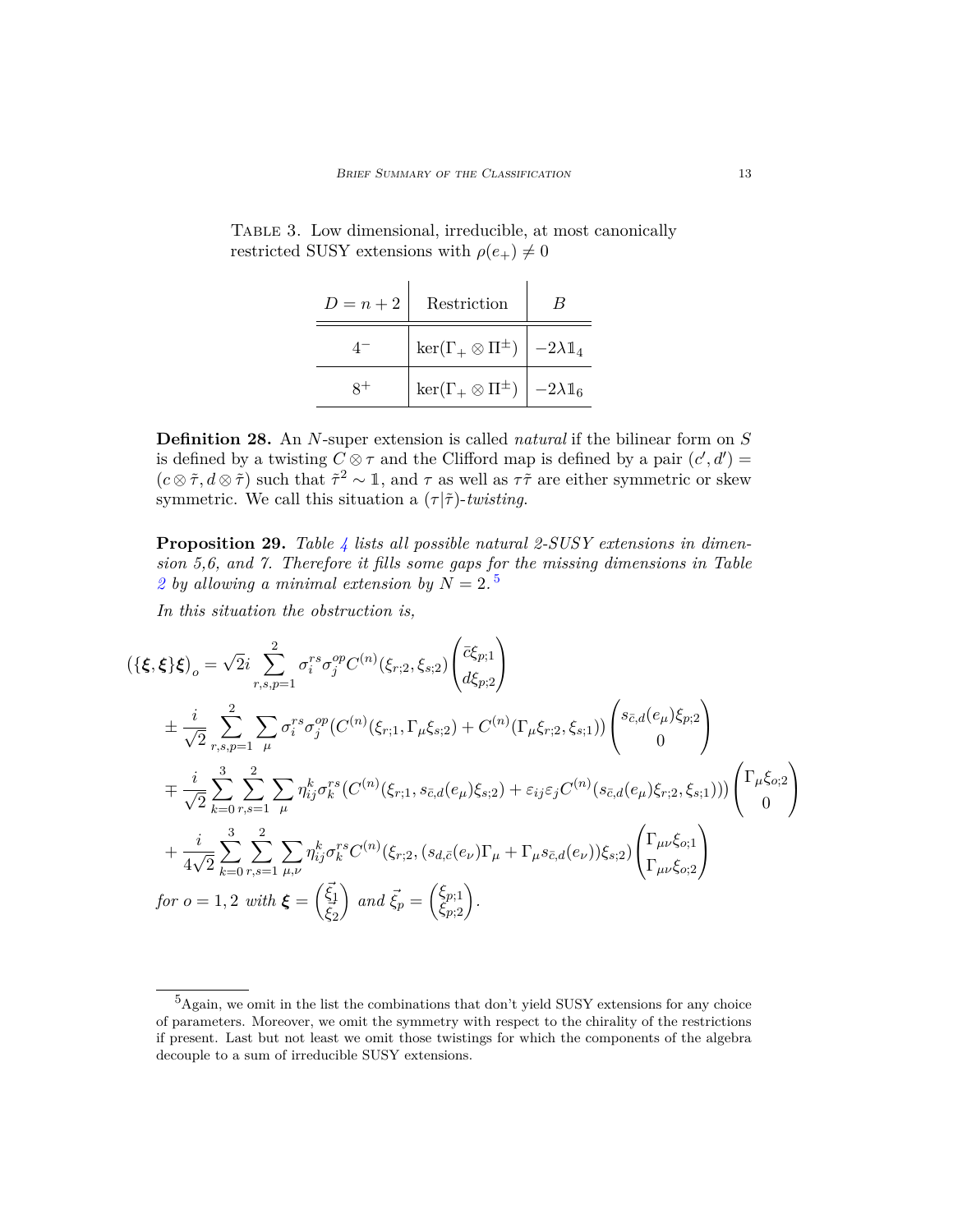| $n+2$          | $Twisting^{\dagger}$      | Î              | Restriction                      | $(\bar{c}, d)$                             | B                            |
|----------------|---------------------------|----------------|----------------------------------|--------------------------------------------|------------------------------|
| $\overline{5}$ | $(\sigma_2 \sigma_0)$     | 1              |                                  | $(-3\beta\Gamma_I,\beta\Gamma_I)$          | $4\beta^2$<br>$\mathbb{1}_2$ |
|                | $(\sigma_2 \tilde{\tau})$ | $\theta$       |                                  | $(3\beta\Gamma_I,\beta\Gamma_I)$           | $-4\beta^2\mathbb{1}_3$      |
| $6+$<br>$6-$   | $(\sigma_2 \sigma_0)$     | $\overline{2}$ | $S_6^{\pm}\otimes \mathbb{C}^2$  | $(\beta \Gamma_I, 0)$                      | $\beta^2 \mathbb{1}_4$       |
|                |                           | $2^p$          | $S_6^{\pm} \otimes \mathbb{C}^2$ | $(\beta \Pi^{\mp} \Gamma_I, 0)$            | $\beta^2 1_4$                |
|                | $(\sigma_2 \tilde{\tau})$ | $\theta$       | $S_6^{\pm} \otimes \mathbb{C}^2$ | $(2\beta\Gamma_I,\beta\Gamma_I)$           | $-\beta^2 1_4$               |
|                |                           | $\overline{4}$ | $S_6^{\pm} \otimes \mathbb{C}^2$ | $(-2\beta\Gamma_I,\beta\Gamma_I)$          | $-\beta^2 1_4$               |
|                |                           | 0 <sup>p</sup> | $S_6^{\pm}\otimes\mathbb{C}^2$   | (c, c),<br>$c = \beta(\mp 31 + \Gamma^*)$  | $-4\beta^2 1_4$              |
|                |                           |                |                                  | $(c, -c),$<br>$c = \beta(1 \mp 3\Gamma^*)$ | $-4\beta^2 1_4$              |

<span id="page-13-0"></span>Table 4. Low dimensional, at most canonically restricted, natural 2-SUSY extensions.

<sup> $\dagger$ </sup>  $\tilde{\tau} \in \text{span}\{\sigma_1, \sigma_2, \sigma_3\}$ 

**Proposition 30.** *In addition to Table [4](#page-13-0) we list in Table [5](#page-14-0) all possible natural 2-SUSY extensions up to dimension eleven.*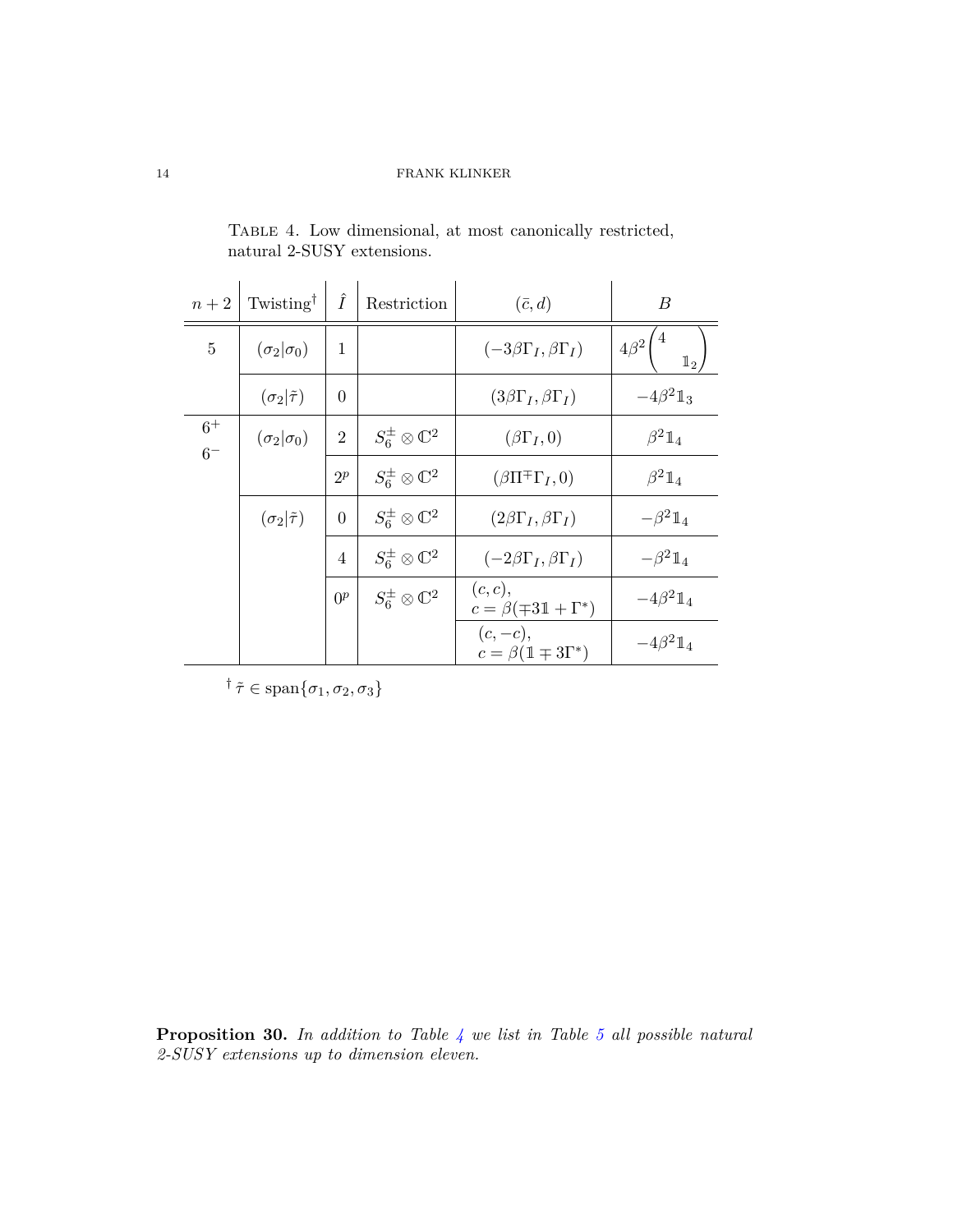| $n+2$              | Twisting                                                                                  | $\hat{I}$      | Restriction <sup>‡</sup>       | $(\bar{c}, d)$                                                                                            | $\boldsymbol{B}$                                      |  |
|--------------------|-------------------------------------------------------------------------------------------|----------------|--------------------------------|-----------------------------------------------------------------------------------------------------------|-------------------------------------------------------|--|
| $4^+$              | $(\sigma_2 \sigma_3)$                                                                     | $\overline{0}$ | $S_4^+\oplus S_4^-$            | $(3\beta\Gamma_I,\beta\Gamma_I)$                                                                          | $-4\beta^2\mathbb{1}_2$                               |  |
|                    | $(\sigma_2 \sigma_0)$                                                                     | $\overline{2}$ | $S_4^+\oplus S_4^-$            | $(-3\beta\Gamma_I,\beta\Gamma_I)$                                                                         | $4\beta^2\mathbb{1}_2$                                |  |
| $4-$               | $(\sigma_1 \sigma_3)$                                                                     | $\overline{0}$ | $S_4^+\oplus S_4^-$            | $(3\beta\Gamma_I,\beta\Gamma_I)$                                                                          | $-4\beta^2 1_2$                                       |  |
|                    | $(\sigma_1 \sigma_0)$                                                                     | $\overline{2}$ | $S_4^+\oplus S_4^-$            | $(-3\beta\Gamma_I,\beta\Gamma_I)$                                                                         | $4\beta^2\mathbb{1}_2$                                |  |
|                    | $(\sigma_2\tilde{\tau} \tilde{\tau})^{\flat}$                                             | 1              |                                | $(\beta \Gamma_I, 0)$                                                                                     | $\beta^2 \mathbb{1}_2$                                |  |
|                    |                                                                                           | 1 <sup>p</sup> |                                | $(\beta(\cos(\phi) + \sin(\phi)\Gamma^*)\Gamma_I, 0)$                                                     | $\beta^2 \cos(2\phi) \mathbb{1}_2$                    |  |
| $8-$<br>$[8^+]$    | $(\sigma_2 \tilde{\tau})^{\dagger}$<br>$\left[ (\sigma_1 \tilde{\tau})^{\dagger} \right]$ | $\mathbf{1}$   | $S_8^+\oplus S_8^-$            | $(-2\beta\Gamma_I,\beta\Gamma_I)$                                                                         | $^{\prime}9$<br>$\beta^2$<br>$1_{5}$                  |  |
|                    |                                                                                           | 5              | $S_8^+\oplus S_8^-$            | $(2\beta\Gamma_I,\beta\Gamma_I)$                                                                          | $^{\prime}9$<br>$\beta^2$<br>$\mathbb{1}_5$           |  |
|                    |                                                                                           | $1^p\,$        | $S_8^+\oplus S_8^-$            | $(-2\beta(\cos(\phi) + \sin(\phi)\Gamma^*)\Gamma_I,$<br>$\beta(\cos(\phi) - \sin(\phi)\Gamma^*)\Gamma_I)$ | $\gamma_9$<br>$\beta^2 \cos(2\phi)$<br>1 <sub>5</sub> |  |
| $10^{+}$<br>$10^-$ | $(\sigma_2\tilde{\tau} \tilde{\tau})^{\flat}$                                             | $\overline{4}$ | $S_{10}^+\otimes \mathbb{C}^2$ | $(\beta \Gamma_I, 0)$                                                                                     | $-\beta^2 \mathbb{1}_8$                               |  |
|                    |                                                                                           | $4^p\,$        | $S_{10}^+\otimes \mathbb{C}^2$ | $(\beta\Pi^-\Gamma_I,0)$                                                                                  | $-\beta^2 \mathbb{1}_8$                               |  |

<span id="page-14-0"></span>Table 5. Low dimensional, at most canonically restricted, natural 2-SUSY extensions

$$
\circ \tilde{\tau} \in \text{span}\{\sigma_1, \sigma_2, \sigma_3\}
$$

$$
\dagger \tilde{\tau} \in \text{span}\{\sigma_1, \sigma_2\}
$$

$$
\stackrel{\ddagger}{\cdot} S_{4k}^+ \oplus S_{4k}^- \subset S_{4k} \oplus S_{4k} = S_{4k} \otimes \mathbb{C}^2
$$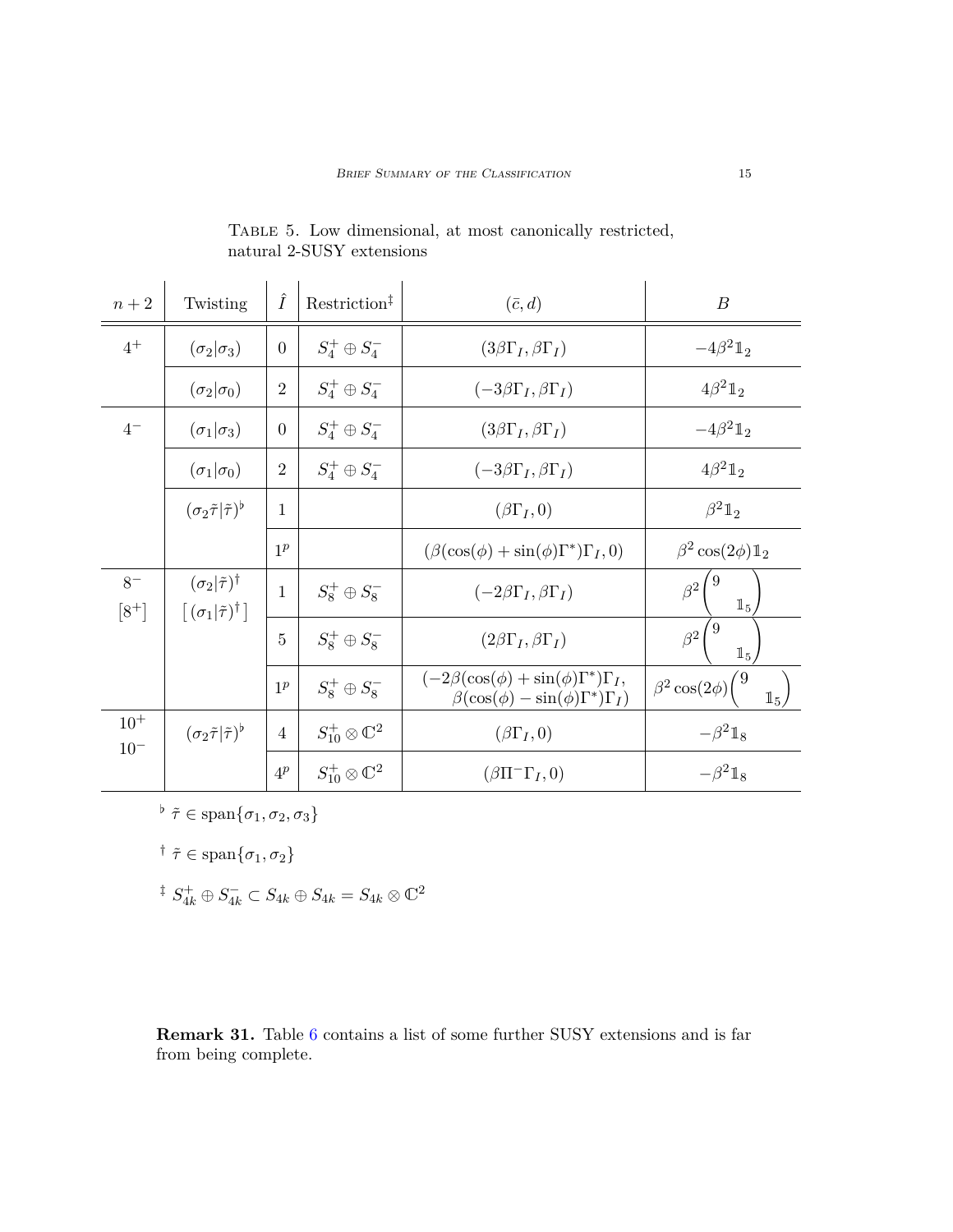| $n+2$           | Twisting                              | ÷              | Restr.             | $(\bar{c}, d)$                                                                         | B                       |
|-----------------|---------------------------------------|----------------|--------------------|----------------------------------------------------------------------------------------|-------------------------|
| 6 $(N = 4)$     | $(C^{(5)}   \tilde{\tau})^\dagger$    | $\overline{2}$ | $S_6^+\otimes S_5$ | $(\beta \Gamma_I, 0)$                                                                  | $\beta^2 1_4$           |
|                 |                                       | $2^p$          | $S_6^+\otimes S_5$ | $(\beta \Pi^{-} \Gamma_I, 0)$                                                          | $\beta^2 1_4$           |
| $4^+$ $(N = 2)$ | $\tau = \sigma_2$ $[\tau = \sigma_1]$ | 0 <sup>p</sup> |                    | $S_4^+ \oplus S_4^ (c, c), c = \beta(21 \otimes \sigma_3 + \Gamma^* \otimes \sigma_0)$ | $-4\beta^2\mathbb{1}_2$ |
| $[4^{-} (N=2)]$ |                                       |                |                    | $(c, -c), c = \beta(1 \otimes \sigma_3 + 2\Gamma^* \otimes \sigma_0)$ $-4\beta^2 1_2$  |                         |

<span id="page-15-8"></span>Table 6. Some further SUSY extensions

<sup>†</sup>  $\tilde{\tau} \in \mathrm{C}\ell_1(\mathbb{R}^5)$ 

### **BIBLIOGRAPHY**

- <span id="page-15-0"></span>[1] Dimitry V. Alekseevsky and Vicente Cortés: Classification of *N*-(super)-extended Poincaré algebras and bilinear invariants of the spinor representation of  $Spin(p,q)$ . *Comm. Math. Phys.* **183** (1997), no. 3, 477-510.
- <span id="page-15-1"></span>[2] Dimitry V. Alekseevsky, Vicente Cortés, Chandrashekar Devchand, and Uwe Semmelmann: Killing Spinors are Killing vector fields in Riemannian supergeometry. *J. Geom. Phys.* **26** (1998), no. 1-2, 37-50.
- <span id="page-15-7"></span>[3] Natxo Alonso-Alberca, Ernesto Lozano-Tellechea, and Tomás Ortín: Geometric construction of Killing spinors and supersymmetry algebras in homogeneous spacetimes. *Class. Quant. Grav.* **19** (2002) no. 23, 6009-6024.
- <span id="page-15-2"></span>[4] Julius Wess and Jonathan Bagger: *Supersymmetry and supergravity.* (Princeton Series in Physics) Princeton University Press, 2. ed., 1992.
- <span id="page-15-5"></span>[5] Chrisitan B¨ar: Real Killing spinors and holonomy. *Comm. Math. Phys.* **154** (1993), no. 3, 509-521.
- <span id="page-15-6"></span>[6] Helga Baum, Thomas Friedrich, Ralf Grunewald, and Ines Kath: *Twistors and Killing spinors on Riemannian manifolds.* (Teubner Texts in Mathematics 124) B. G. Teubner Verlagsgesellschaft mbH, Stuttgart, 1991.
- [7] Helga Baum and Ines Kath: Parallel spinors and holonomy groups on pseudo-Riemannian spin manifolds. *Ann. Global Anal. Geom.* **17** (1999), no. 1, 1âĂŞ17.
- <span id="page-15-4"></span>[8] Helga Baum, Kordian Lärz, and Thomas Leistner: On the full holonomy group of manifolds with special holonomy. arXiv:1204.5657 [math.DG], 2012.
- [9] Arthur L. Besse: *Einstein Manifolds.* (Classics in Mathematics) Springer Verlag, Reprint of the 1987 ed., 2008.
- <span id="page-15-3"></span>[10] Michel Cahen and Nolan Wallach: Lorentzian symmetric spaces. *Bull. Amer. Math. Soc.* **76** (1970), 585-591.
- [11] Andreas Cap and Jan Slovák: *Parabolic Geometries I*. Mathematical Surveys and Monographs, 154. American Mathematical Society, 2009.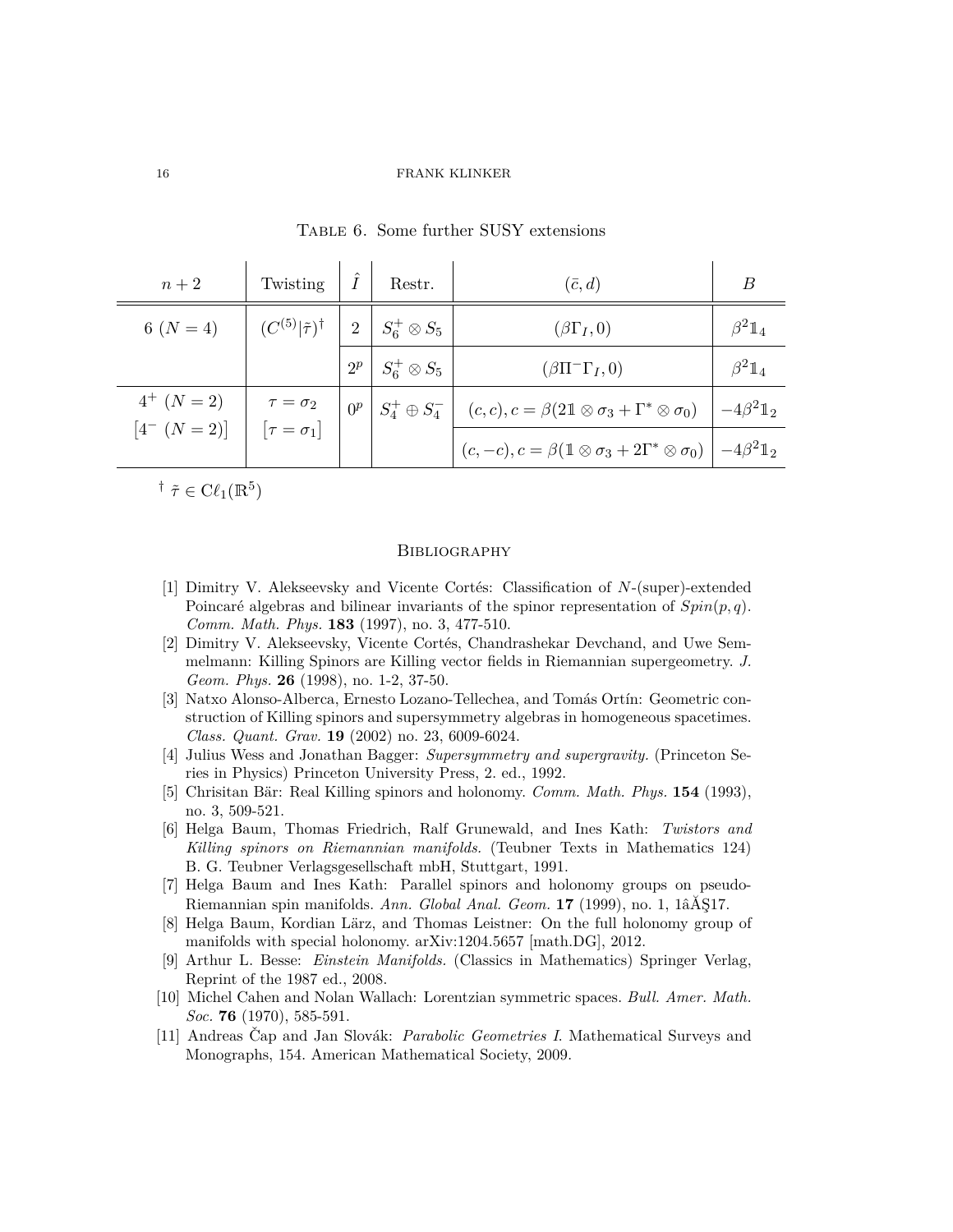#### BIBLIOGRAPHY 17

- <span id="page-16-3"></span>[12] Claude Chevalley: *The Algebraic Theory of Spinors and Clifford Algebras* (Collected Works, Vol. 2). Springer-Verlag, Berlin, 1997.
- <span id="page-16-9"></span>[13] Piotr T. Chrusciel and Jerzy Kowalski-Glikman: The isometry group and Killing spinors for the pp wave space-time in  $D = 11$  supergravity. *Phys. Lett.* B **149** (1984), no. 1-3, 107-110.
- <span id="page-16-0"></span>[14] Sidney Coleman and Jeffrey Mandula: All possible symmetries of the *S* matrix. *Phys. Rev.* **159** (1967), 1251-1256.
- <span id="page-16-7"></span>[15] Eugène Cremmer and Sergio Ferrara: Formulation of 11-dimensional supergravity in superspace. *Phys. Lett. B* **91** (1980), no. 1, 61-66.
- [16] Leonard Eugene Dickson: On quaternions and their generalization and the history of the eight square theorem. *Ann. of Math. (2)* **20** (1919), 155-171.
- <span id="page-16-11"></span>[17] José Figueroa-O'Farrill: Lorentzian symmetric spaces in supergravity. arXiv:math/0702205v1 [math.DG], 2007.
- [18] Jos´e Figueroa-O'Farrill: On parallelizable NS-NS backgrounds. . *Class. Quant. Grav.* **20** (2003), 3327-3340.
- <span id="page-16-10"></span>[19] José Figueroa-O'Farrill, Patrick Meessen, and Simon Philip: Supersymmetry and homogeneity of M-theory backgrounds. *Class. Quant. Grav.* **22** (2005), 207-226.
- <span id="page-16-12"></span>[20] Jos´e Figueroa-O'Farrill and George Papadopoulos: Homogeneous fluxes, branes and a maximally supersymmetric solution of M-theory. *J. High Energy Phys.* **8** (2001) Paper 36:26.
- <span id="page-16-13"></span>[21] José Figueroa-O'Farrill and Noel Hustler: Symmetric backgrounds of type IIB supergravity. Preprint, [arXiv:1209.4844.](http://arxiv.org/abs/1209.4884)
- <span id="page-16-6"></span>[22] S. James Gates, Jr., Marcus T. Grisaru, Martin Roček, and Warren Siegel: *Superspace or One thousand and one lessons in supersymmetry.* (Frontiers in Physics, 58) Benjamin/Cummings Publishing Co., 1983.
- <span id="page-16-1"></span>[23] Rudolf Haag, Jan T. Lopuszański, and Martin Sohnius: All possible generators of sypersymmetries of the *S* matrix. *Nuclear Phys. B* **88** (1975), 257-274.
- <span id="page-16-2"></span>[24] F. Reese Harvey: *Spinors and Calibrations.* (Perspectives in Mathematics) Academic Press Inc., 1990.
- <span id="page-16-8"></span>[25] Ines Kath and Martin Olbrich: On the structure of pseudo-Riemannian symmetric spaces. *Transform. Groups* **14** (2009), no. 4, 847-885.
- [26] Dietrich Kramer, Hans Stephani, Eduard Herlt, and Malcolm MacCallum: *Exact solutions of Einstein's field equations* (Cambridge Monographs on Mathematical Physics). Cambridge University Press, 2. Ed, 2003.
- <span id="page-16-4"></span>[27] Frank Klinker: Supersymmetric Killing structures. *Comm. Math. Phys.* **255** (2005), no. 2, 419-467.
- [28] Frank Klinker: The torsion of spinor connections and related structures. *SIGMA Symmetry Integrability Geom. Methods Appl.* **2** (2006), Paper 077, 28 pp.
- <span id="page-16-5"></span>[29] Frank Klinker: SUSY structures on deformed supermanifolds. *Differential Geom. Appl.* **26** (2008), no. 5, 566-582.
- <span id="page-16-14"></span>[30] Shoshichi Kobayashi and Katsumi Nomizu.: *Foundations of Differential Geometry, Vol. II.* Wiley Classics Library, John Wiley & Sons, Inc, 1996.
- [31] Wolfgang Kühnel and Hans-Bert Rademacher: Conformal completion of  $U(n)$ invariant Ricci-flat Kähler metrics at infinity. Dedicated to the memory of Paul Günther. *Z. Anal. Anwendungen* **16** (1997), no. 1, 113-117.